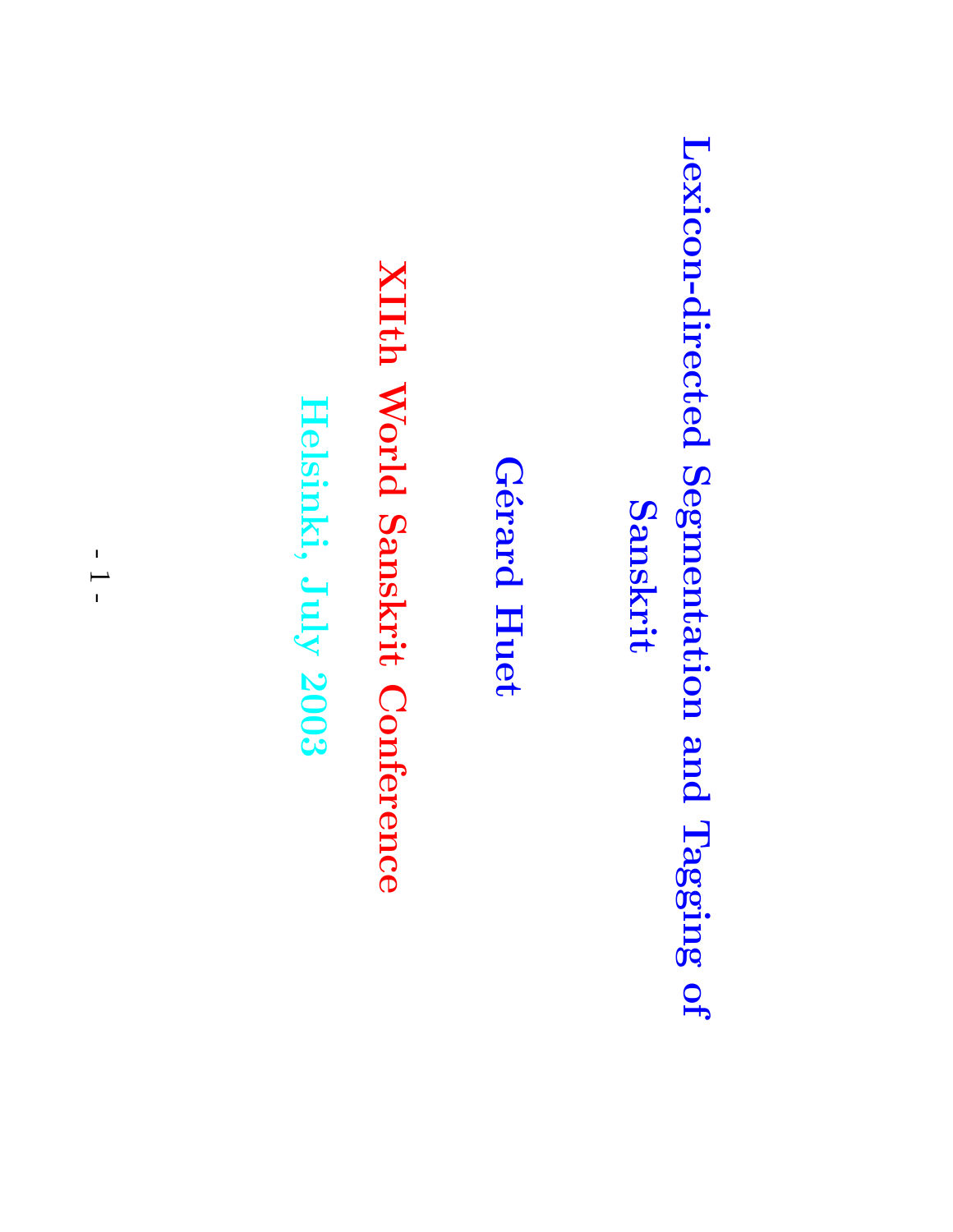#### Abstract Abstract

We propose an<br>D algorithm for segmenting a continuous Sanskrit  $\tt{test}$  $\mathcal{\overset{\sim}{X}}$ reverse analysis of sandhi.  $\bm{\Pi}$ consists in constructing a finite-state transducer whose state  ${\rm d}$ era ${\rm g}$  $\Xi.$ obtained from the lexicon trie of flexed forms of words  $\mathcal{\overset{\sim}{Q}}$ decoration with choice points labeled with junction rewrite rules  $\Xi$ the form  $\lbrack x \rbrack v$  $\downarrow$  $\mathcal{C}$ Such a rule means  $\mathrm{that}$ in the  $(\mathrm{left})$ context  $\mathcal{S}$  $\boldsymbol{\omega}$  $\sup_{\mathbf{x}}$  $z \,$ of  $\boldsymbol{\omega}$ word merges with a prefix  $\overline{c}$  $\Xi$ the succeeding word  $\Xi$ form the phoneme stream  $\mathcal{C}$ These rules are compiled from external sandhi tables.

 $\bm{\mathsf{\Pi}}$  $\Xi.$ shown that the method  $\Xi.$ sound and complete, in  $\thinspace \mathrm{that}$ it. produces ص<br>ا correct sandhi analyses e<br>S  $\omega$ finite set of segmentation solutions. Since the method  $\Xi.$ lexicon directed, and the morphological structure  $\Xi.$ invertible, this gives  $\operatorname{automatically}$ for each segmentation  $\mathbf \varphi$ sequence of root words tagged with their grammatical features. Such taggings are thus  $\omega$ first approximation of the shallow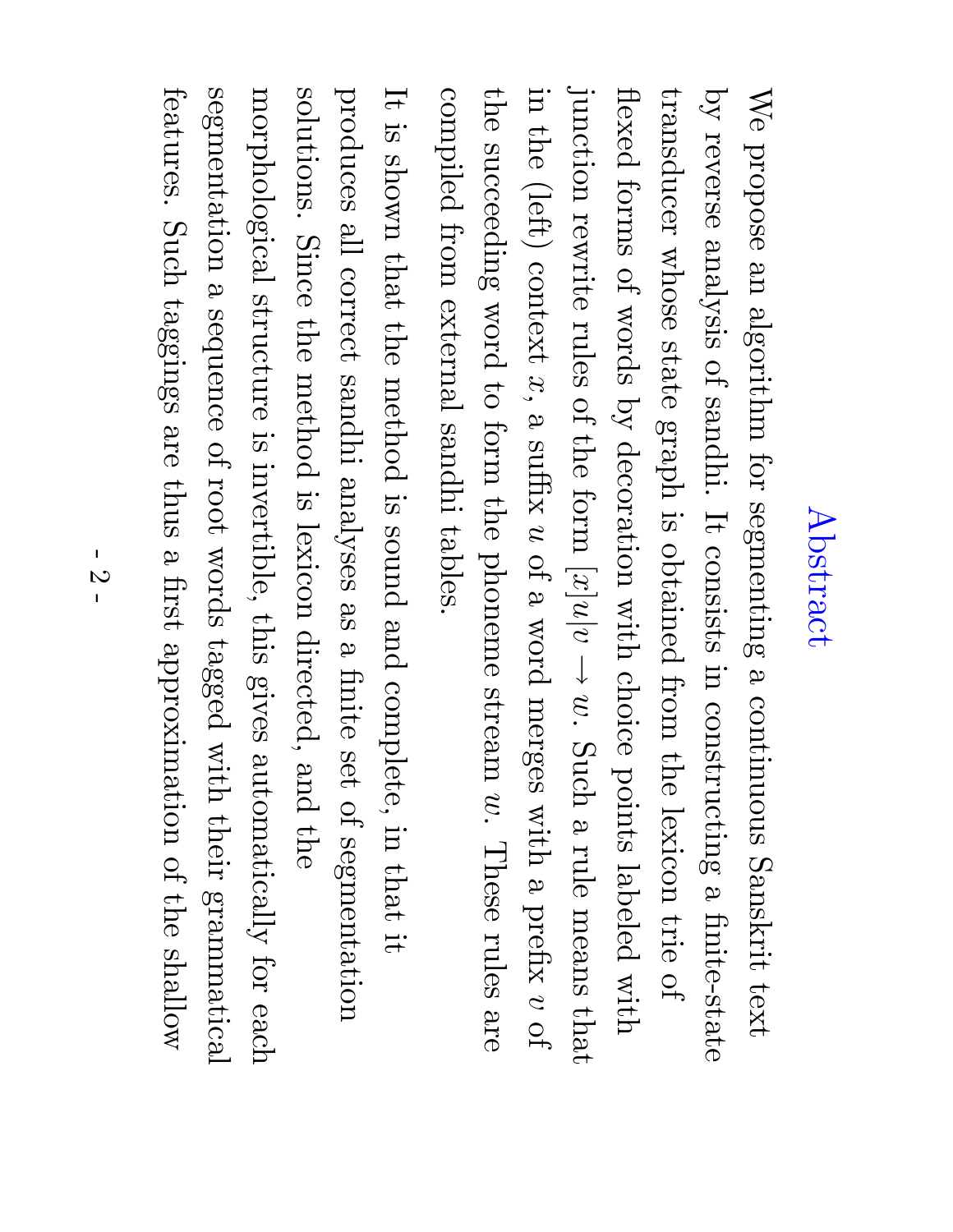syntax of the<br>P sentence.  $\bm{\mathsf{\Pi}}$  $\Xi.$ expected  $\thinspace \mathrm{that}$  $\omega$ further analysis of the<br>P subcategorization patterns of finite verbal forms, e<br>S well e<br>S concord constraints, will trim this set of candidate parses  $\Xi$  $\omega$  ${\rm v}$ lagea ${\rm b}$ ly small forest of acceptable interpretations. Further training with  $\Lambda$ llanuall $\Lambda$ tagged corpuses  $\Xi.$ expected  $\Xi$ yield  $\omega$ useful tool for assisting scholars in.<br>I establishing critical editions,  $\Xi$ compute concordance indexes, and  $\Xi$ compile statistical profiles.  $\blacktriangleright$ robust mode will facilitate lexicon acquisition from the corpus in order  $\Xi$ bootstrap from an<br>D initial small lexicon (12000 stems yielding 200000 flexed forms)  $\Xi$  $\mathbf \varphi$ more complete lexicographic coverage. The talk will describe how the method deals with compounds and how preverbs are precompiled in the flexed forms in order  $\mathfrak{S}$ avoid application of

overgeneration, while preserving the<br>P left-to-right external sandhi.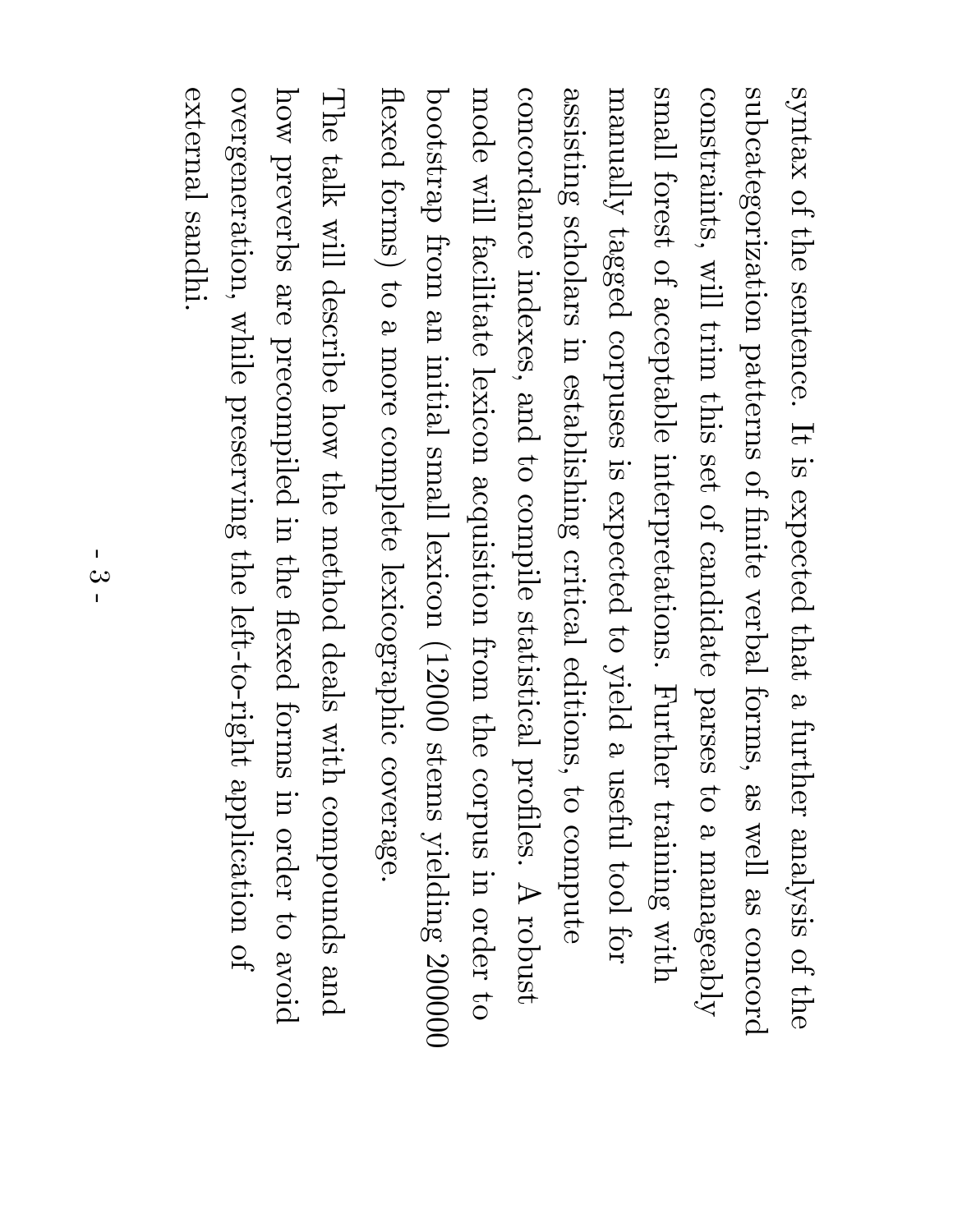### Solving an<br>D English charade

```
module Short = struct
```

```
value lexicon \mathbf{I}Lexicon.make_lex
```

```
["able"; "am"; "amiable"; "get"; "her"; =<br>.பு<br>. .
                 "<br>to";
                "together"];
end;
```

```
module
   Charade \mathbf{I}Unglue(Short);
```

```
Charade.unglue_all (Word.encode
   Charade.unglue_all (Word.encode "amiabletogether");
   "amiabletogether");
```

```
Solution \overline{\phantom{0}}: amiable together
                      Solution \overline{\mathcal{C}}: amiable ರ<br>೧
                   po<br>Po
                      her
   Solution Solution 3
 : e<br>B
   Ē.
   a<br>D<br>D
together
```

```
Solution 4 noiution 4
 : م<br>آ
  Ē.
  a<br>D<br>D
  ರ<br>೧
po<br>A<br>T
  her
```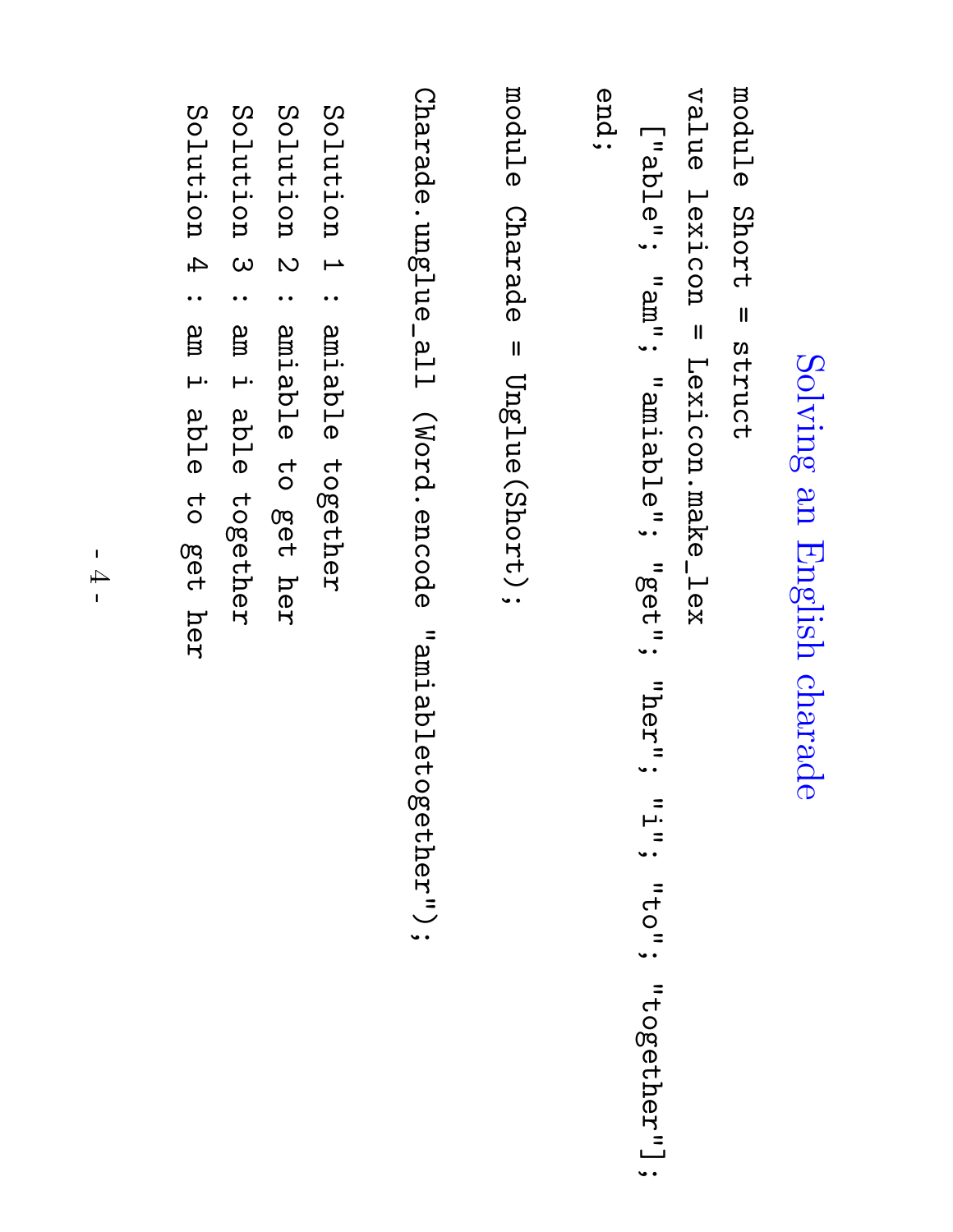### $\operatorname{Jundeture}$ euphony and its discretization

When successive words are uttered, the minimization of the energy necessary  $\Xi$ reconfigurate the vocal organs ည $\frac{\infty}{2}$ the juncture of the words provoques a euphony transformation, discretized ည $\frac{\bf p} {\bf p}$ the level of phonemes  $\mathcal{\widetilde{Q}}$  $\boldsymbol{\mathsf{\Omega}}$ contextual rewrite rule of the form:

$$
x]u|v \rightarrow w
$$

[

This juncture euphony, or external sandhi,  $\Xi.$  $\operatorname{argmin}$ recorded in sanskrit in.<br>I the written rendering of the sentence. The first linguistic processing  $\Xi.$ therefore segmentation, which generalises unglueing into sandhi analysis.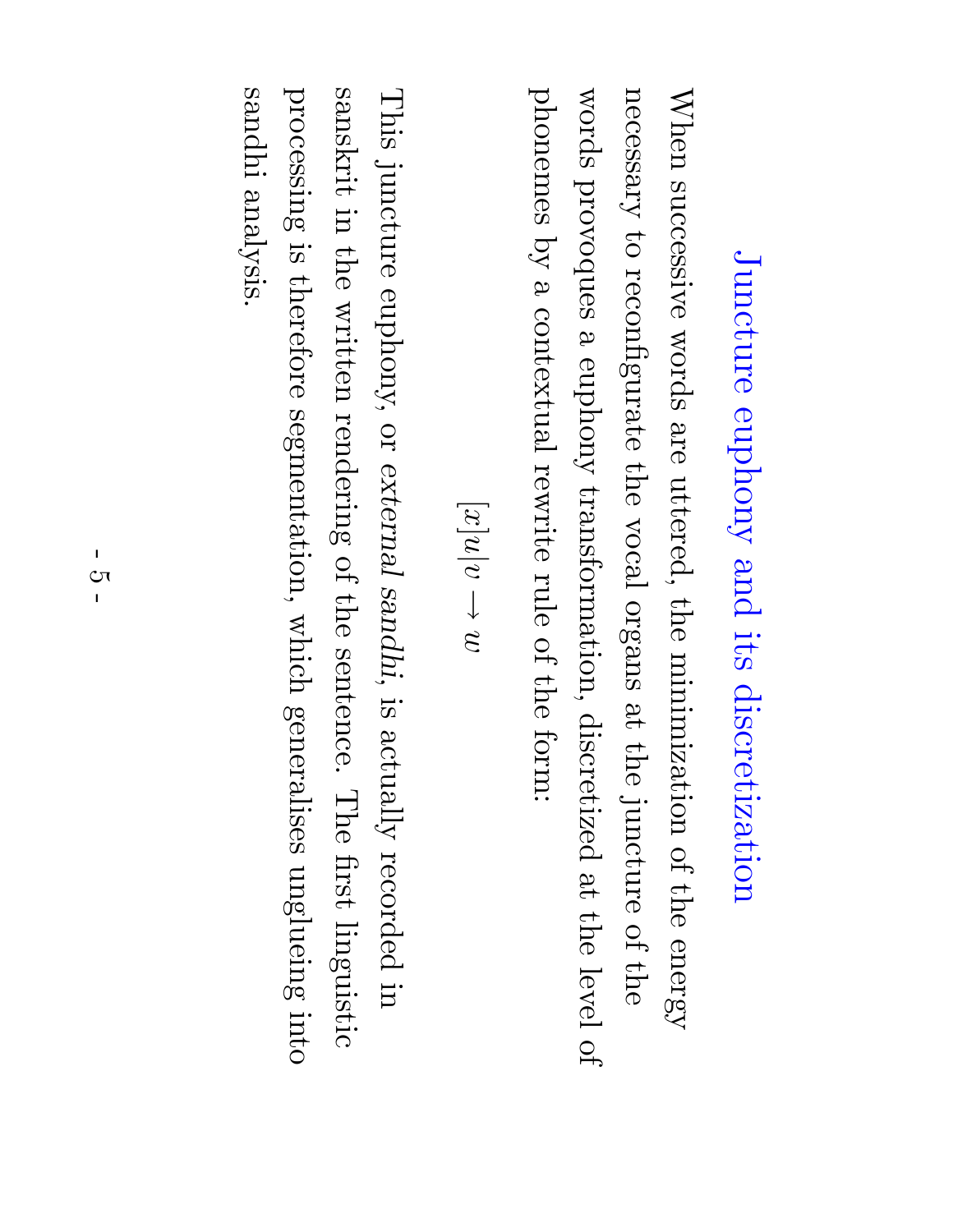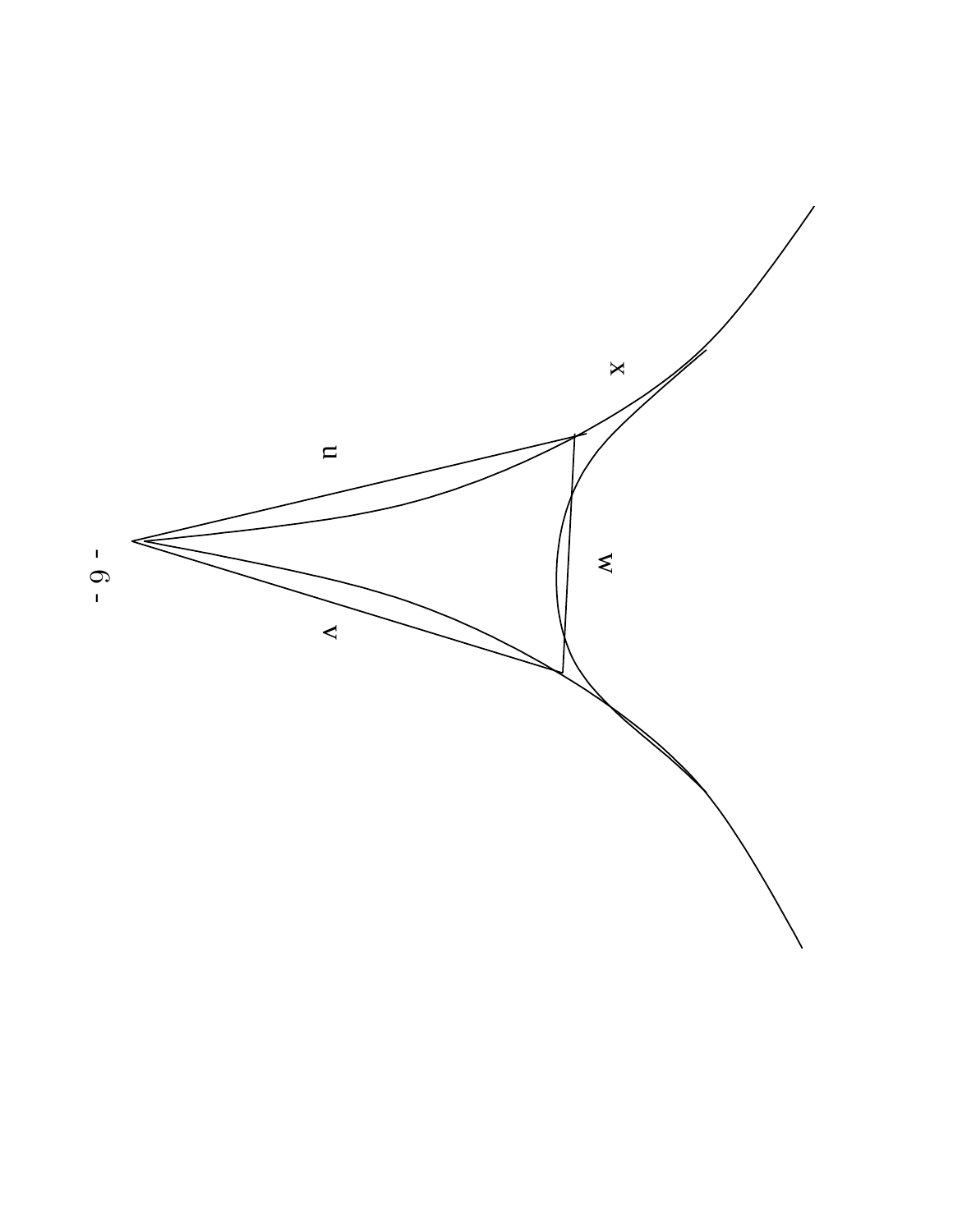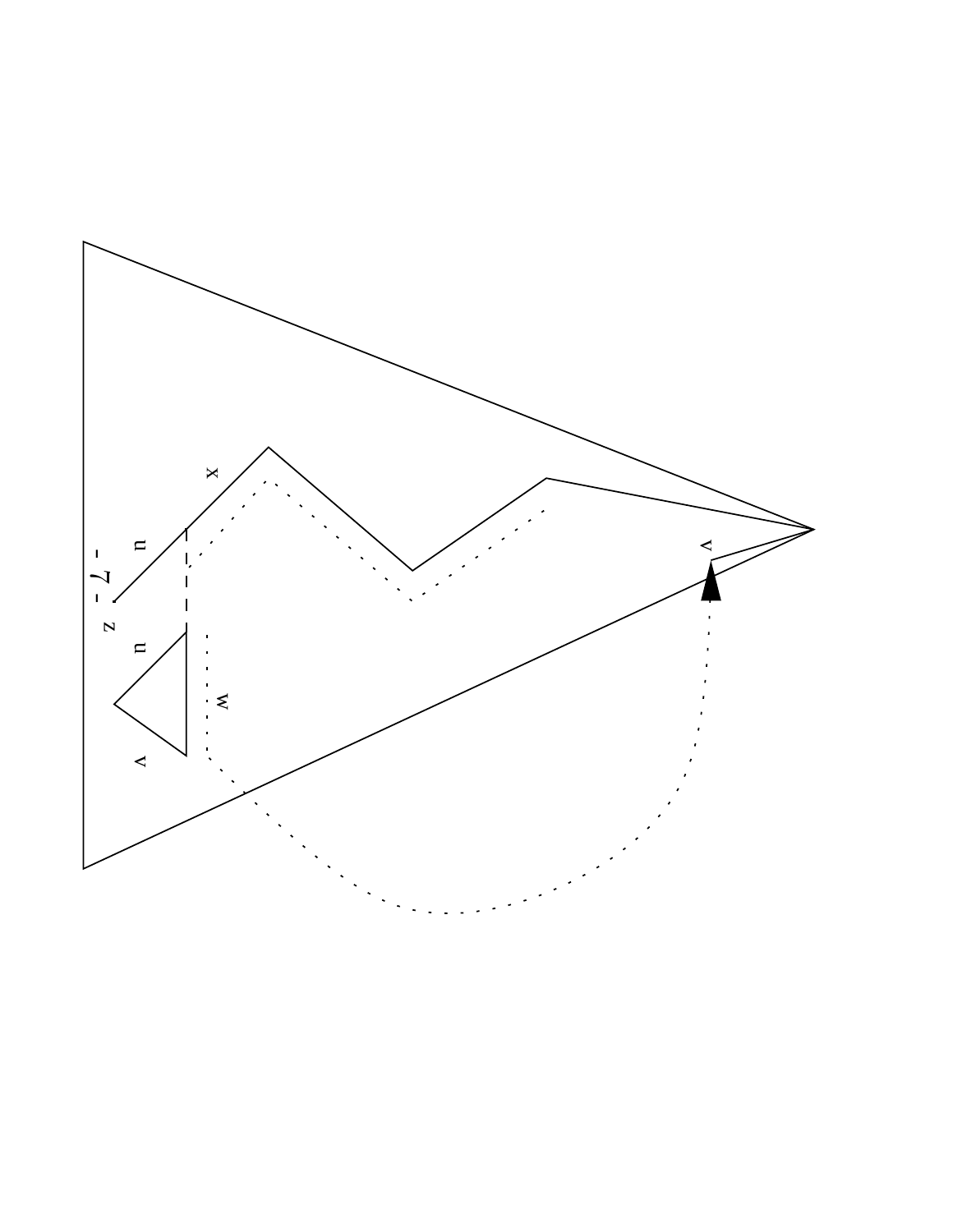#### Auto

type lexicon = **a**<br>Frie and rule  $\mathbf{I}$ (word  $\ast$ word  $\ast$ word);

The rule triple (rev u,  $\prec$  $\mathcal{\mathcal{\mathcal{\mathcal{L}}}}% (\theta)$ represents the string rewrite  $\frac{n}{\alpha}$  $\downarrow$  $\mathcal{C}$ Now for the transducer state space:

type auto  $\mathbf{I}$  $\Box$ State<br>State O<br>ዙ (bool  $\ast$ deter  $\ast$ choices) ا سا and deter  $\mathbf{I}$ list<br>1<br>1 (letter  $\star$ auto) and choices  $\mathbf{I}$ list<br>1<br>1 rule;

module Auto  $\mathbf{I}$ Share (struct type domain=auto;

value size=hash\_max; end);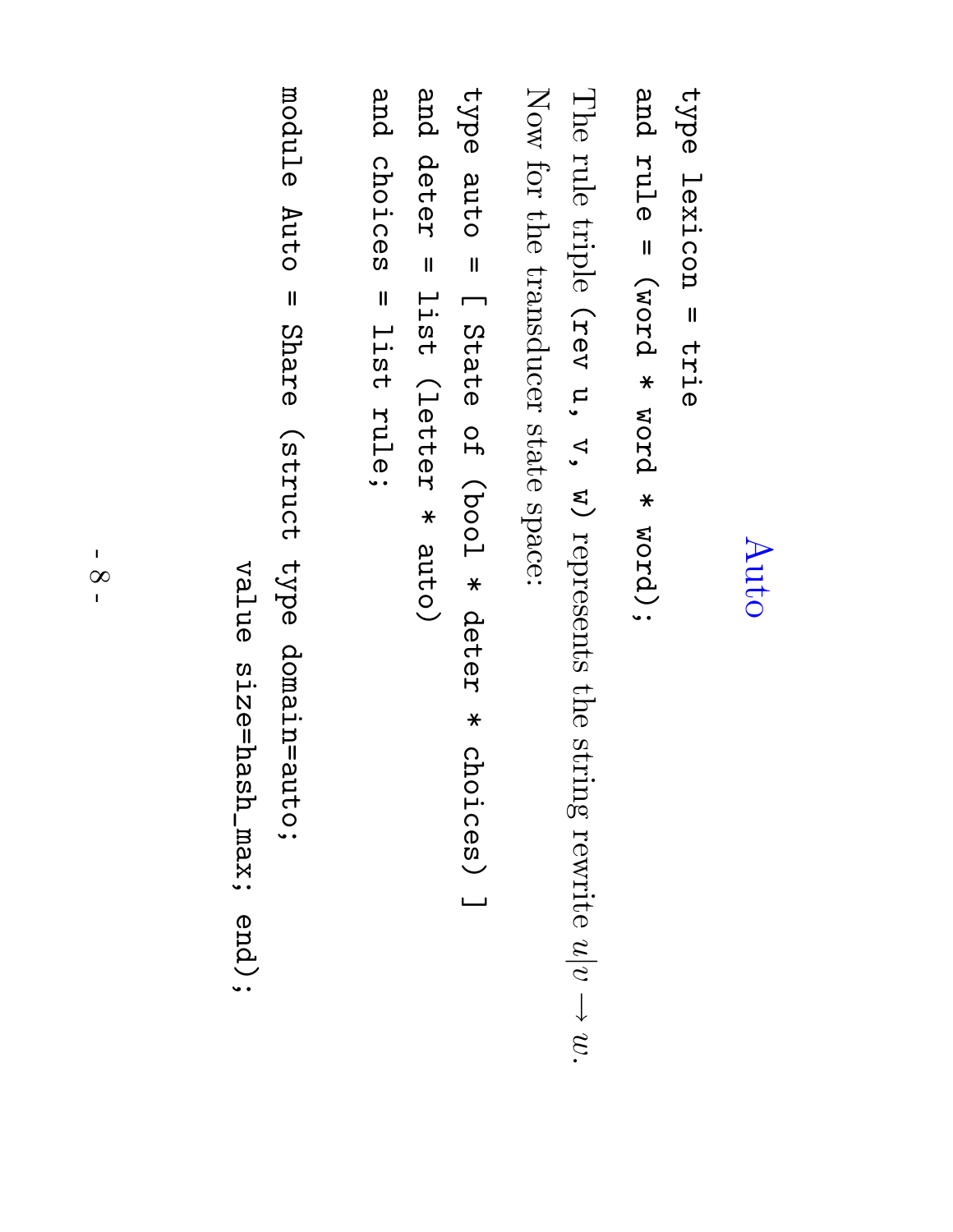Compiling the lexicon  $\mathsf{S}^{\mathsf{t}}$ <u>ဗ</u> minimal transducer

 $\widehat{*}$ build\_auto : word l<br>V lexicon l<br>V (auto  $\ast$ stack  $\ast$ int)  $\overset{*}{\smile}$ value R<br>Dec build\_auto ວ<br>ດ  $\mathbf{I}$ fun

 $\Box$ Trie(b,arcs) Irie(b, arcs) ->

ロ<br>この local\_stack  $\mathbf{I}$ 口.<br>H  $\bm{\sigma}$ then get\_sandhi ဝ<br>ဂ e<br>Da<br>O  $\Box$ p.<br>D ロ<br>この  $\mathsf{H}$ (deter,stack,span)  $(n,t)$  $\mathbf{I}$ 

ロ<br>この current  $\mathbf{I}$ [n::occ]  $\widehat{*}$ current occurrence  $\overset{\textstyle{*}}{\smile}$ i<br>P ロ<br>この (auto,st,k)  $\mathbf{I}$ build\_auto current ct

p.<br>P ([(n,auto)::deter],merge の<br>イ stack,hash1  $\rm\Xi$ k span) in ロ<br>この (deter,stack,span)  $\mathbf{I}$ fold\_left  $\mathsf{H}$ ([],[],hash0) arcs i<br>H ロ<br>ロ<br>ワ  $(h,1)$  $\mathbf{I}$ match stack with

 $\Box$ l<br>V ([],[])  $\overline{\phantom{0}}$ [h::l] l<br>V  $(\mathtt{h},\mathtt{l})$ ]

in let key  $\mathbf{I}$ hash  $\bm{\sigma}$ span h

in let ທ  $\mathbf{I}$ Auto.share (State(b,deter,h)) key

u<br>H (s,merge local\_stack  $1$ ,key) ب<br>. .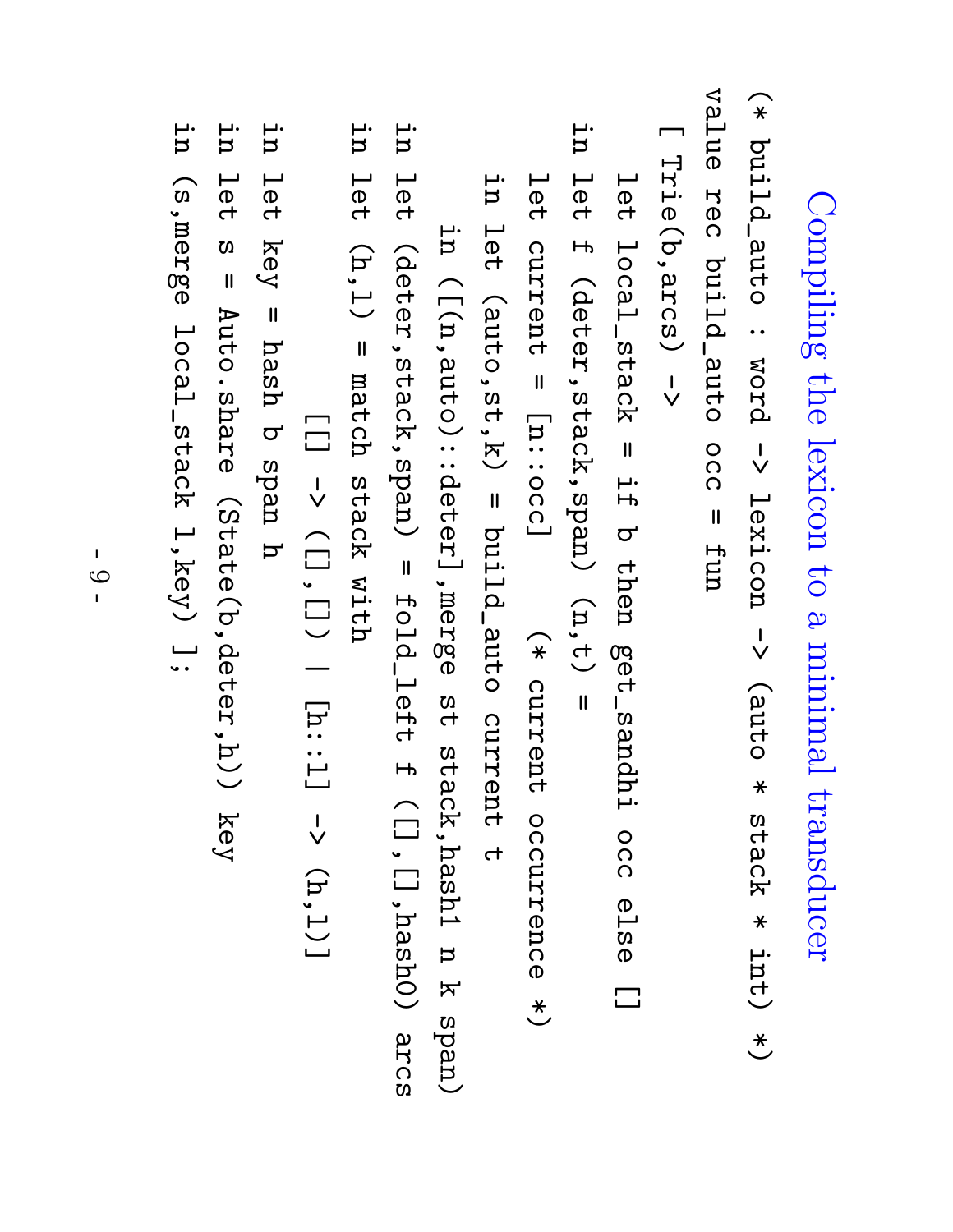Running the Segmenting Transducer value Rec react input output back occ  $\mathbf{I}$ fun  $\Box$ State(b,det,choices) l<br>V  $\widehat{*}$ ረ<br>ወ  $\Delta$ e<br>h<br>o deterministic space first  $\overset{\textstyle{*}}{\smile}$ ロ<br>この deter cont  $\mathbf{I}$ match input with  $\Box$  $\Box$ l<br>V backtrack cont | [letter ::<br>:: rest] l<br>V  $\Delta$ ロ<br>この next\_state  $\mathbf{I}$ List.assoc letter det i<br>E react rest output cont [letter::occ] next\_state with  $\Box$ Not\_found l<br>V backtrack cont ا سا ا سسا n.<br>E ロ<br>この nondets  $\mathbf{I}$ 口.<br>H choices=[] then back else [Next(input,output,oc).choices):iback]  $[\mathtt{Next}(\mathtt{input},\mathtt{out}(\mathtt{input},\mathtt{occ},\mathtt{choint})\colon\mathtt{index}$ u.<br>P 口.<br>H  $\bm{\sigma}$ then ロ<br>この out<br>4  $\mathbf{I}$ [(occ,Id)::output]  $\widehat{*}$ opt final sandhi

 $\overset{\textstyle{*}}{\smile}$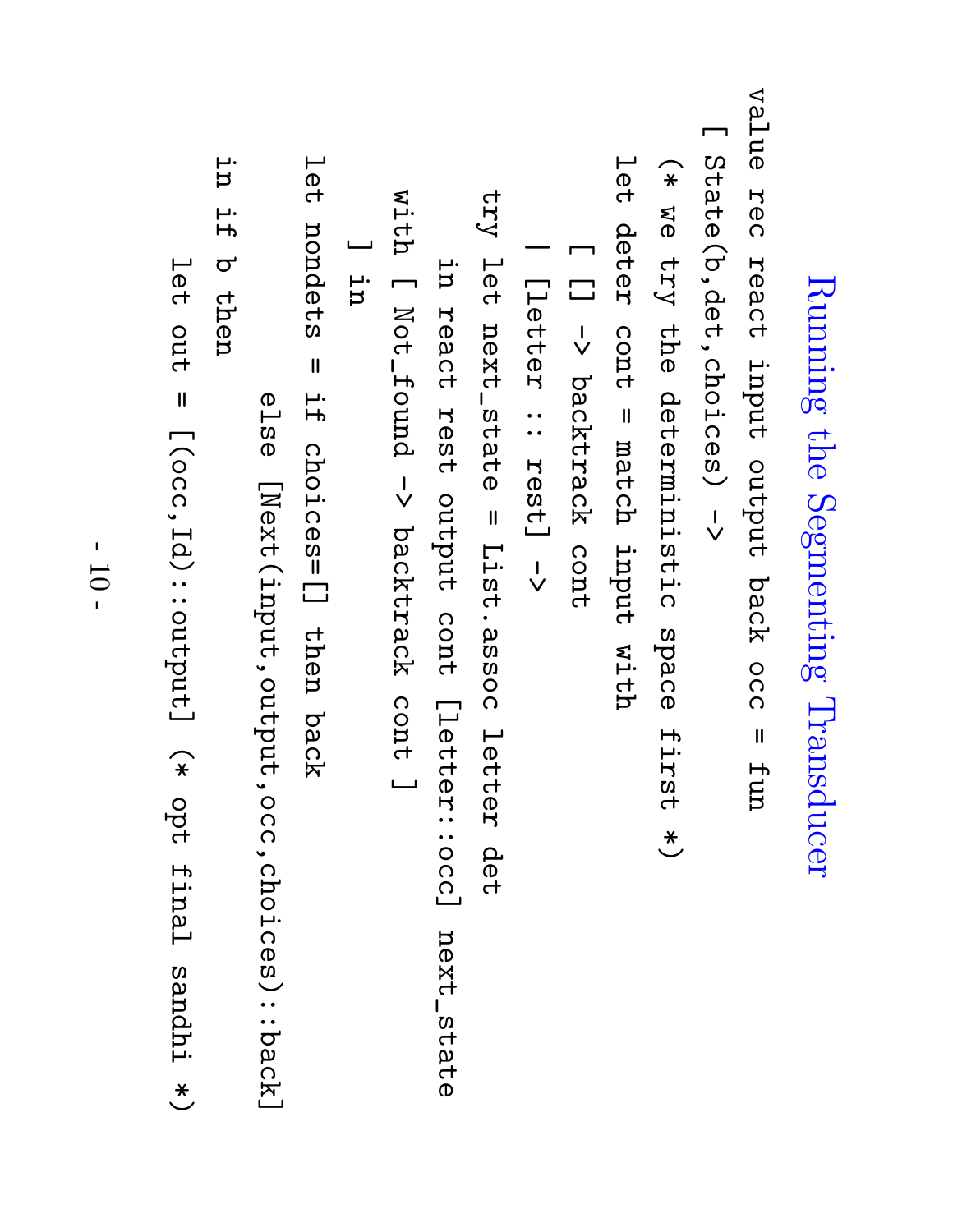e<br>Pa ロ<br>この alterns  $\mathbf{I}$  $\Box$ Init(input,out) ..<br>.. nondets اسسا  $\widehat{*}$ ፍ<br>ወ first  $\zeta$ e<br>he longest matching word  $\overset{\textstyle{*}}{\smile}$ u.<br>R deter alterns e<br>Da<br>D deter nondets اسسا and choose input output back occ  $\mathbf{I}$ fun  $\Box$  $\Box$ l<br>V backtrack back  $\overline{\phantom{0}}$  $\left[\,(\,{\rm u}\,, {\rm v}\,, {\rm v}\,, w)\,\right]$ ည<br>က rule)::others] l<br>V ロ<br>この alterns  $\mathbf{I}$  $\Box$ Next(input,output,occ,others) ::<br>:: back<br>M ] u.<br>P 口.<br>H prefix w input then ロ<br>この tape  $\mathbf{I}$ advance (length  $\mathcal{\vec{S}}$ input and<br>P out<br>4  $\mathbf{I}$ [(u @ occ,Euphony(rule))::output] n.<br>D 口.<br>H  $\mathbf{v}=[\ ]$  $\widehat{*}$ final sandhi  $\overset{\textstyle{*}}{\smile}$ then 口.<br>H tape=[] then (out,alterns) else backtrack alterns backtrack alterns

p.<br>P

口.<br>H

input=[]

then

(out,nondets)

 $\widehat{*}$ 

solution

 $\overset{\textstyle{*}}{\smile}$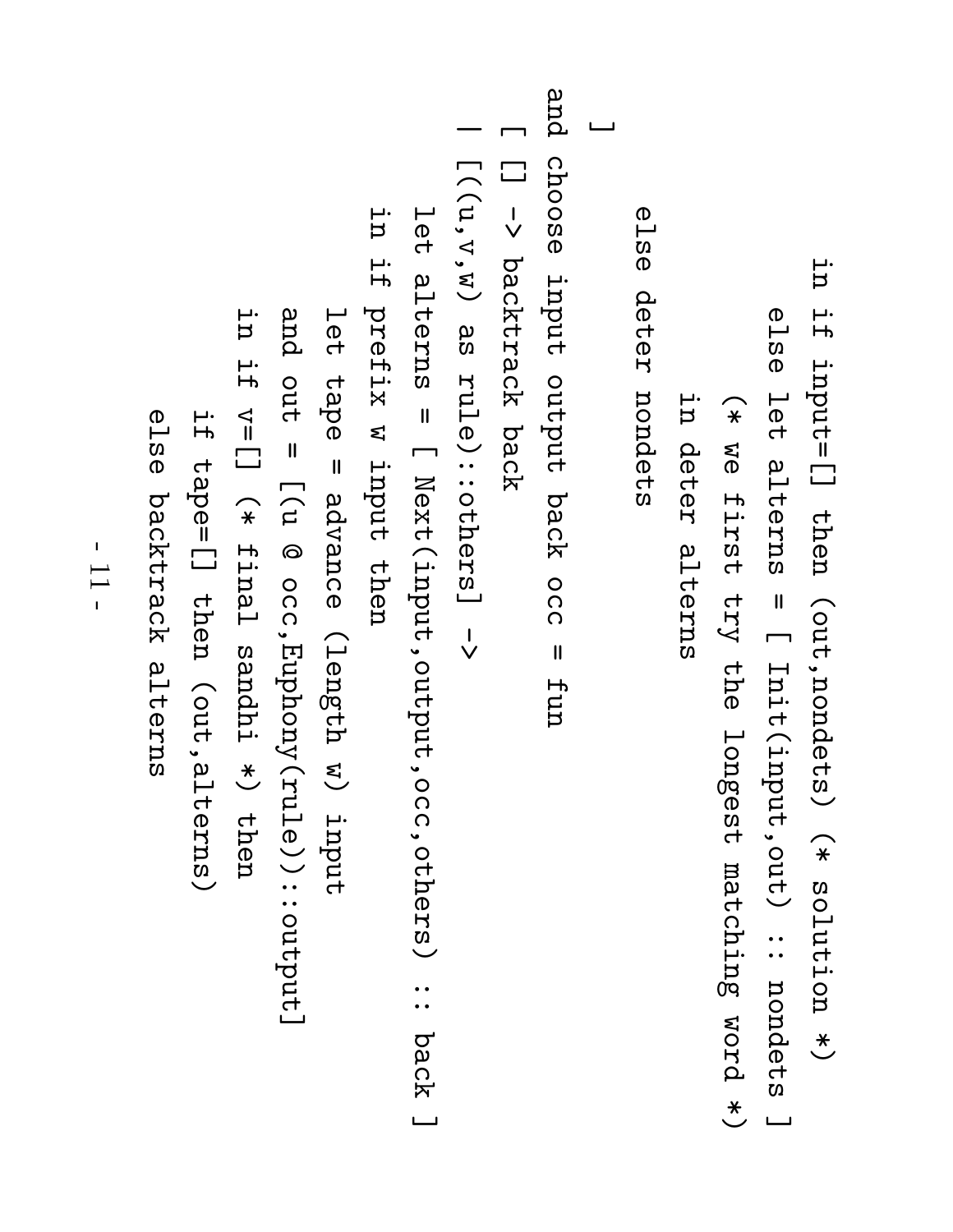i<br>P react tape out<br>4 alterns  $\prec$ else backtrack alterns backtrack alterns ا سا and backtrack  $\mathbf{I}$ fun  $\Box$  $\Box$ l<br>V raise Finished  $\overline{\phantom{0}}$ [resume::back] l<br>V match resume with  $\Box$ Next(input,output,occ,choices) l<br>V choose input output back occ choices  $\overline{\phantom{0}}$ Init(input,output) Init(input,output) -> react input output back  $\Box$ automaton ا سا ىــا<br>• •

e<br>Pa

ロ<br>この

next\_state

= access access

 $\prec$ 

next\_state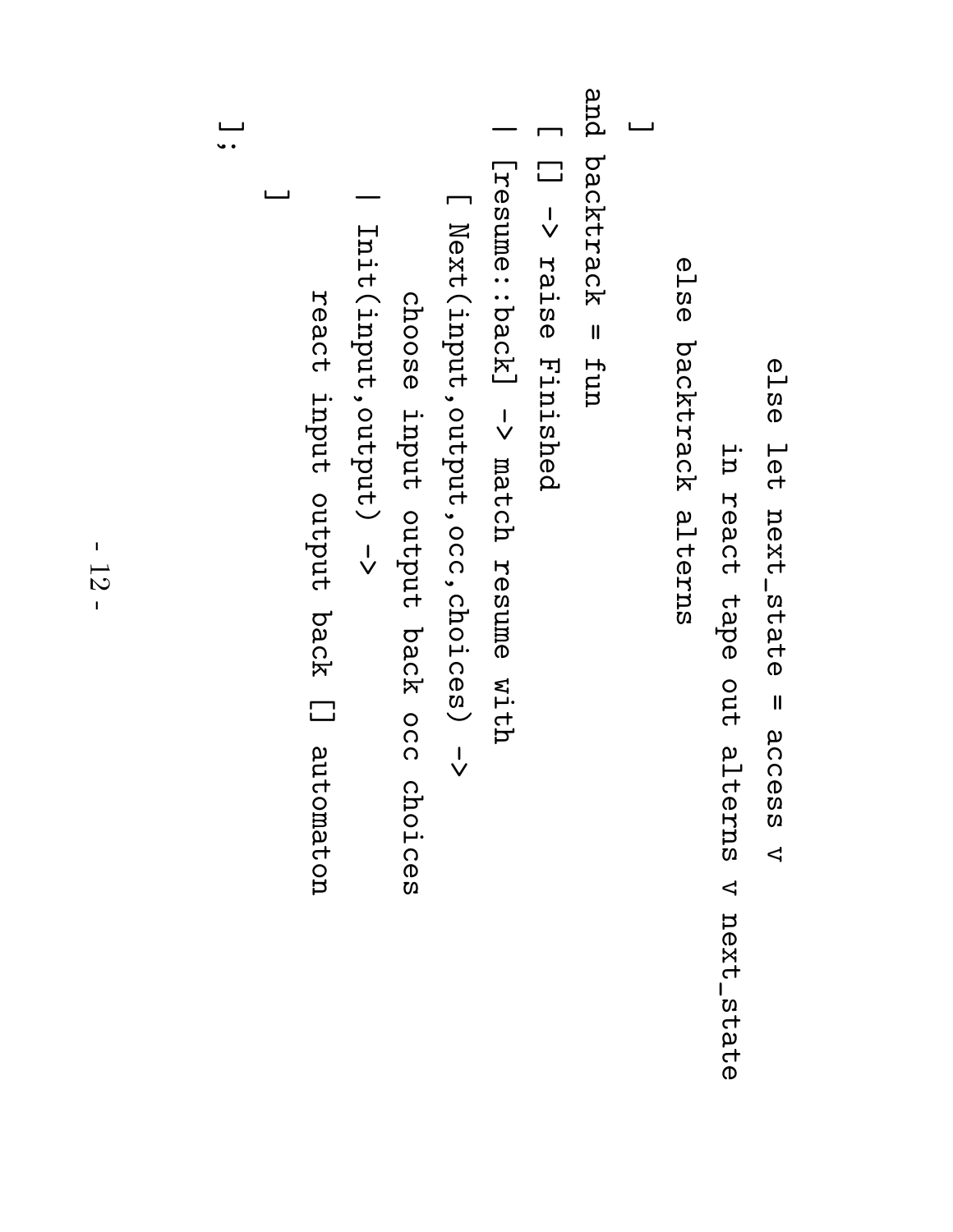## Example of Sanskrit Segmentation

process "tacchrutvaa"; process "tacchrutvaa";

Chunk: tacchrutvaa tacchrutvaa

 $\chi_{\rm{BIII}}$ ር<br>ወ segmented ထ<br>က<br>• •

Solution  $\overline{\phantom{0}}$ :

 $\Box$ բ<br>եժ with sandhi d<br>"s l<br>V cch]

 $\blacksquare$ "srutvaa with no sandhi]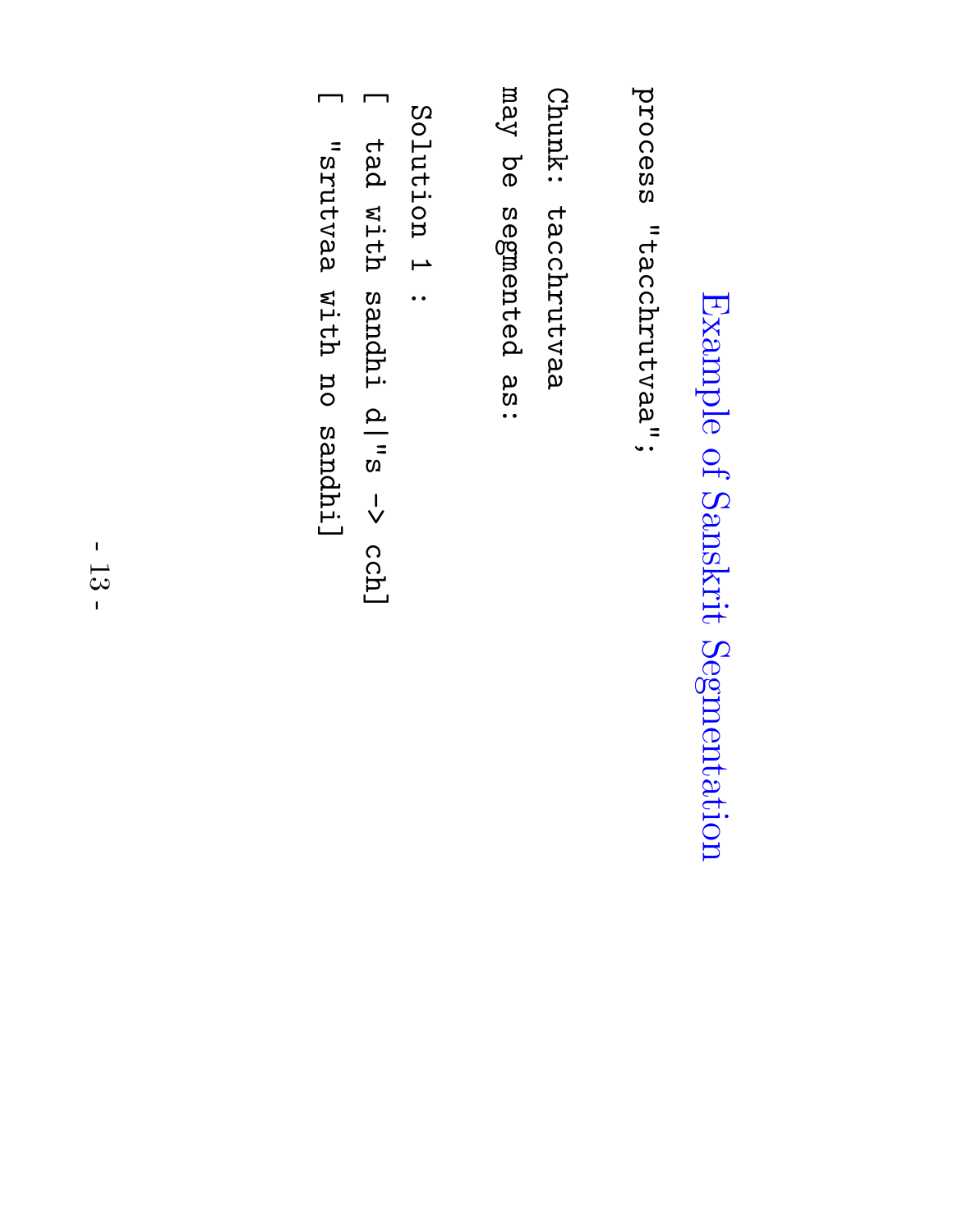### More examples

process "o.mnama.h\"sivaaya"; process "o.mnama.h\"sivaaya";

Solution  $\overline{\phantom{0}}$ :

- $\Box$ om with sandhi m|n l<br>V .<br>[UU]<br>\_
- $\Box$ namas with sandhi s<br>|<br>|<br>|<br>|<br>| l<br>V .h"s]
- $\Box$ "sivaaya with no sandhi]

process "sugandhi.mpu.s.tivardhanam"; process "sugandhi.mpu.s.tivardhanam";

Solution  $\overline{\phantom{0}}$ :

- $\Box$ sugandhim with sandhi d | u l<br>V  $\operatorname{\widetilde{L}}$
- $\Box$ pu.s.ti with no sandhi]
- $\Box$ vardhanam with no sandhi]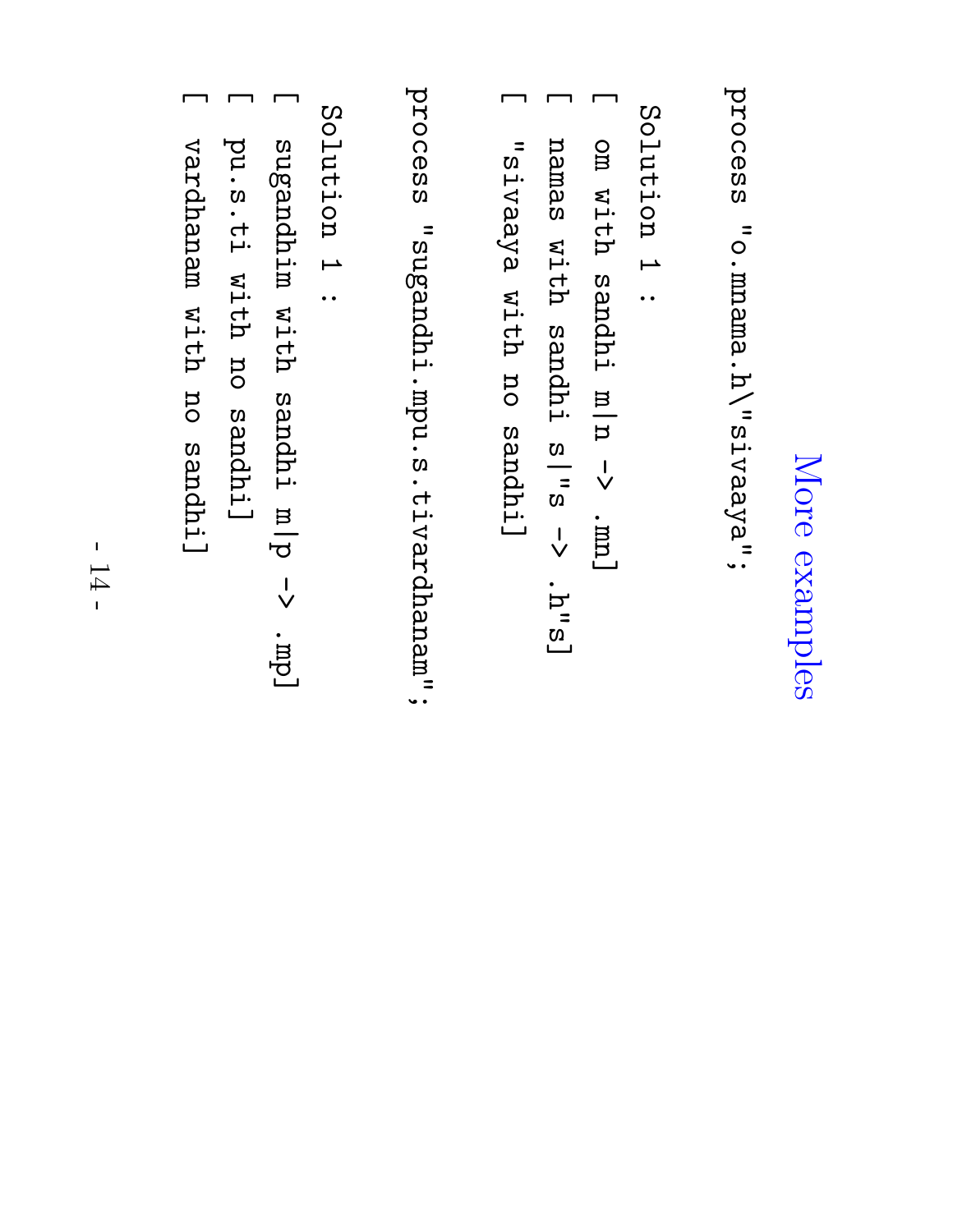# Sanskrit Tagging

process "sugandhi.mpu.s.tivardhanam"; process "sugandhi.mpu.s.tivardhanam";

- Solution  $\overline{\phantom{0}}$ :
- $\Box$ minbuegus sugandhim
- $\overline{\wedge}$  $\overline{\phantom{a}}$ ac.<br>C დ<br>ლ m.  $\{$  [sugandh $\,$ i $\,$ ]  $\checkmark$ with sandhi d | u l<br>V  $\operatorname{\widetilde{L}}$  $\Box$ pu.s.ti
- $\overline{\wedge}$  $\overline{\phantom{a}}$ i<br>iic.<br>i  $\{p\mathbf{u} \cdot \mathbf{s} \cdot \mathbf{t}$ i]  $\checkmark$ with no sandhi]
- $\Box$ meueupren vardhanam
- $\overline{\wedge}$  $\overline{\phantom{a}}$ ac.<br>C დ<br>ლ m. | ac<br>CC. ღ.<br>თ n.  $\overline{\phantom{0}}$ nom. დ<br>თ n.
- $\overline{\phantom{0}}$ voc. დ<br>ლ n.  $\left[\text{parallel}\right]$  $\checkmark$ with no sandhi]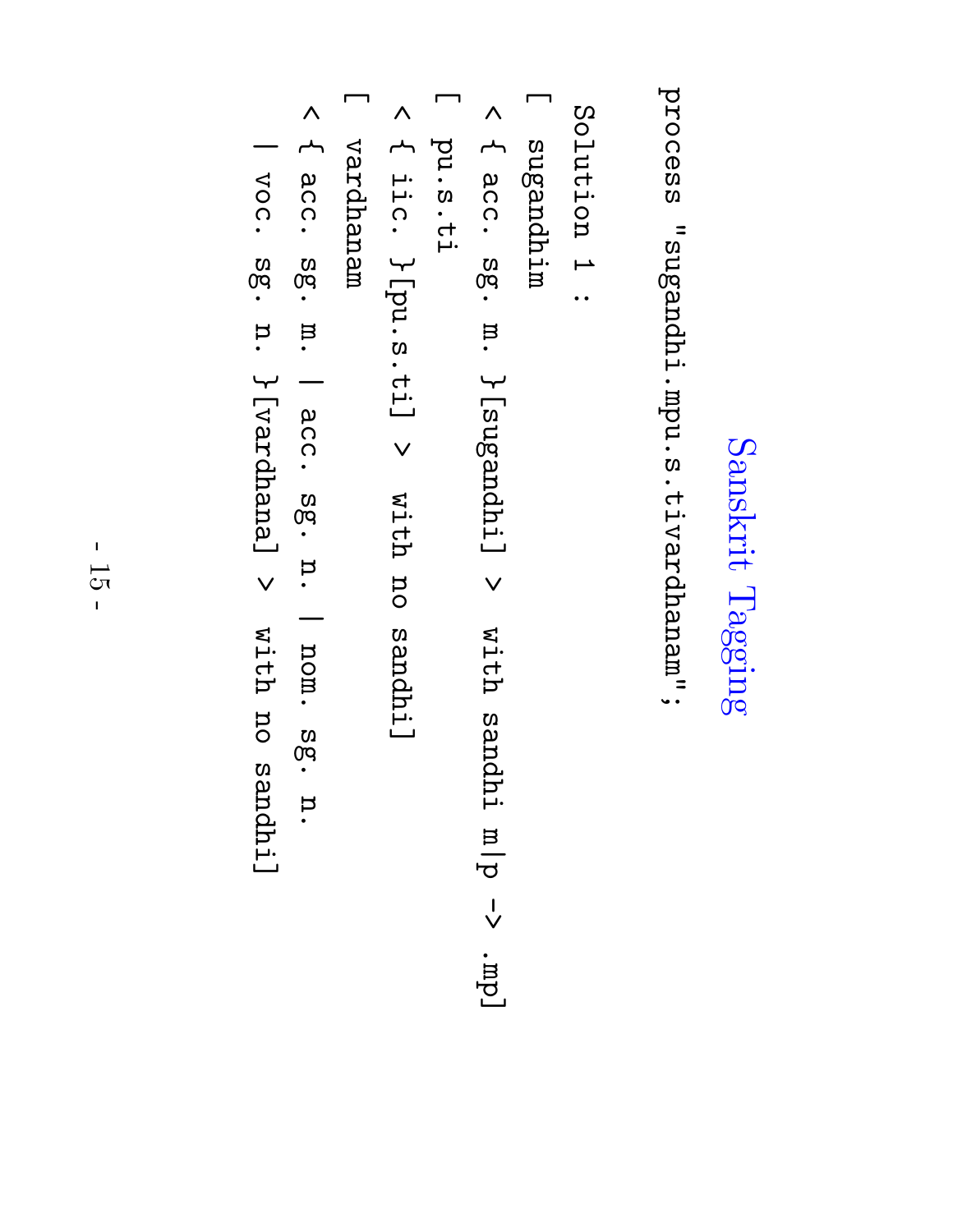#### The general case

process "me.saanajaa\"m\"sca"; process "me.saanajaa\"m\"sca";

Solution  $\overline{\phantom{0}}$ :

- $\Box$ me.saan me.saan
- $\overline{\wedge}$  $\overline{\phantom{a}}$ ac.<br>C pl. m.  $\left[\mathbb{m}\ominus\mathbb{a}\right]$  .  $\checkmark$ with no sandhi]
- $\Box$ ajaan
- $\overline{\wedge}$  $\overline{\phantom{a}}$ ac<br>CC. pl. m.  $[$ laja#1] $\{$ —<br>——  $\overline{\phantom{a}}$ ac<br>C pl. m.  $[2$ ja#2] $\{$  $\checkmark$ with sandhi n|c l<br>V  $\mathbb{m}$ " $\mathbb{C}$ c]
- $\Box$ cα
- $\overline{\wedge}$  $\overline{\phantom{a}}$ und.  $\left[\begin{smallmatrix} 1 & 0 & 0 \ 0 & 0 & 0 \end{smallmatrix}\right]$  $\checkmark$ with no sandhi]

Solution  $\overline{\mathcal{C}}$ :

 $\Box$ maa

 $\overline{\wedge}$  $\overline{\phantom{a}}$ und.  $[\mathbb{Z}$ #ee $[\mathbb{Z}^{\mathrm{H}}]$  $\overline{\phantom{0}}$  $\overline{\phantom{a}}$ ac.<br>C ღ.<br>ლ  $\ast$  $[\![\texttt{supp}]\!]$  $\checkmark$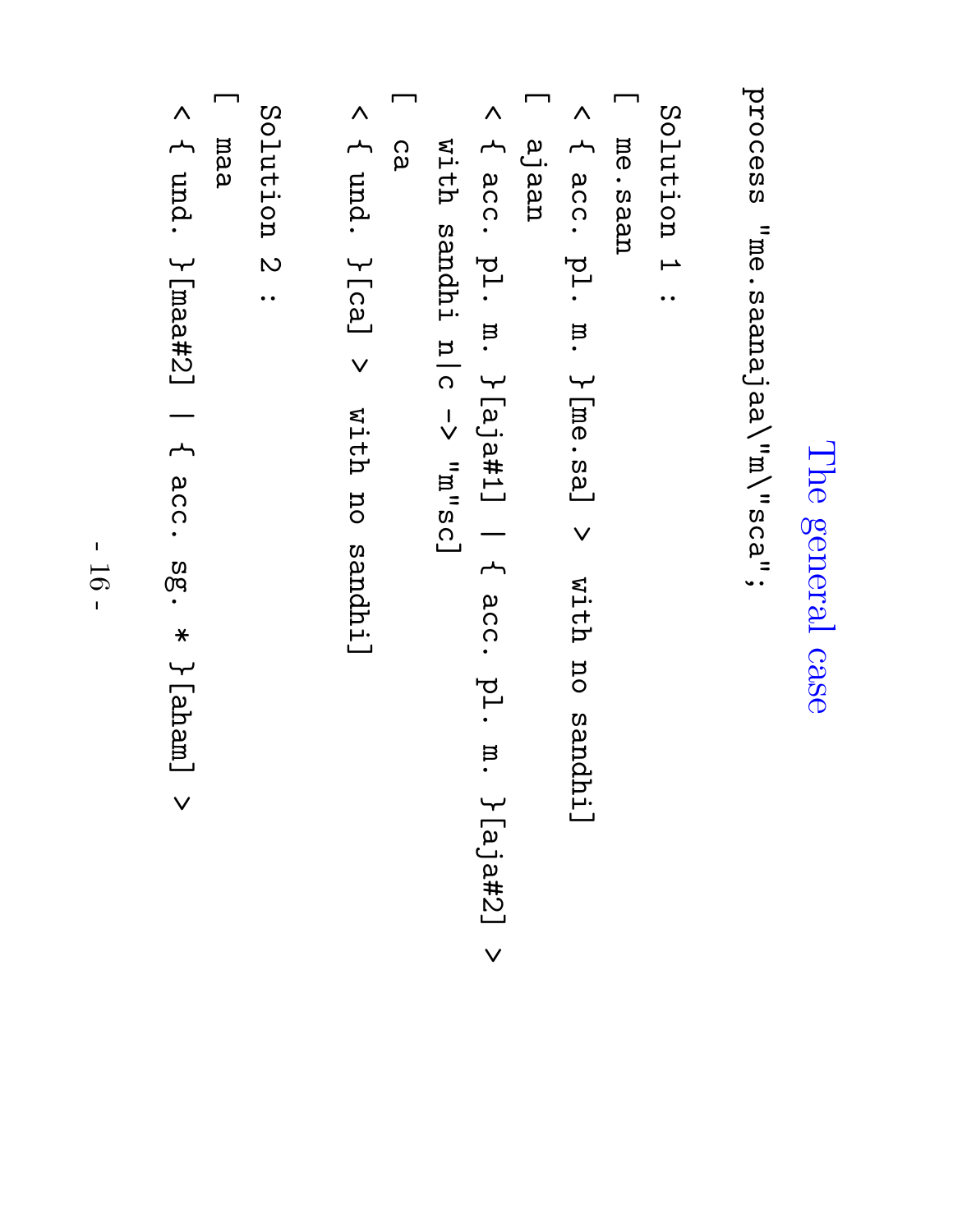- with sandhi aa|i l<br>V  $\mathsf{P}_{\mathsf{L}}$
- i.saan

 $\Box$ 

- $\overline{\wedge}$  $\overline{\phantom{a}}$ ac.<br>. pl. m.  $\{$ [i.sa]  $\checkmark$ with no sandhi]
- $\bigcap$ ajaan
- $\overline{\wedge}$  $\overline{\phantom{a}}$ ac<br>C pl. m.  $[$ laja#1] $\{$ —<br>——  $\overline{\phantom{a}}$ ac<br>C pl. m.  $[$ [aja#2] $\{$  $\checkmark$ with sandhi n|c l<br>V  $\mathbb{m}$ " $\mathbb{C}$ c]
- $\Box$ ca
- $\overline{\wedge}$  $\overline{\phantom{a}}$ und.  $\left[\begin{smallmatrix} 6 & 2 \ 2 & 1 \end{smallmatrix}\right]$  $\checkmark$ with no sandhi]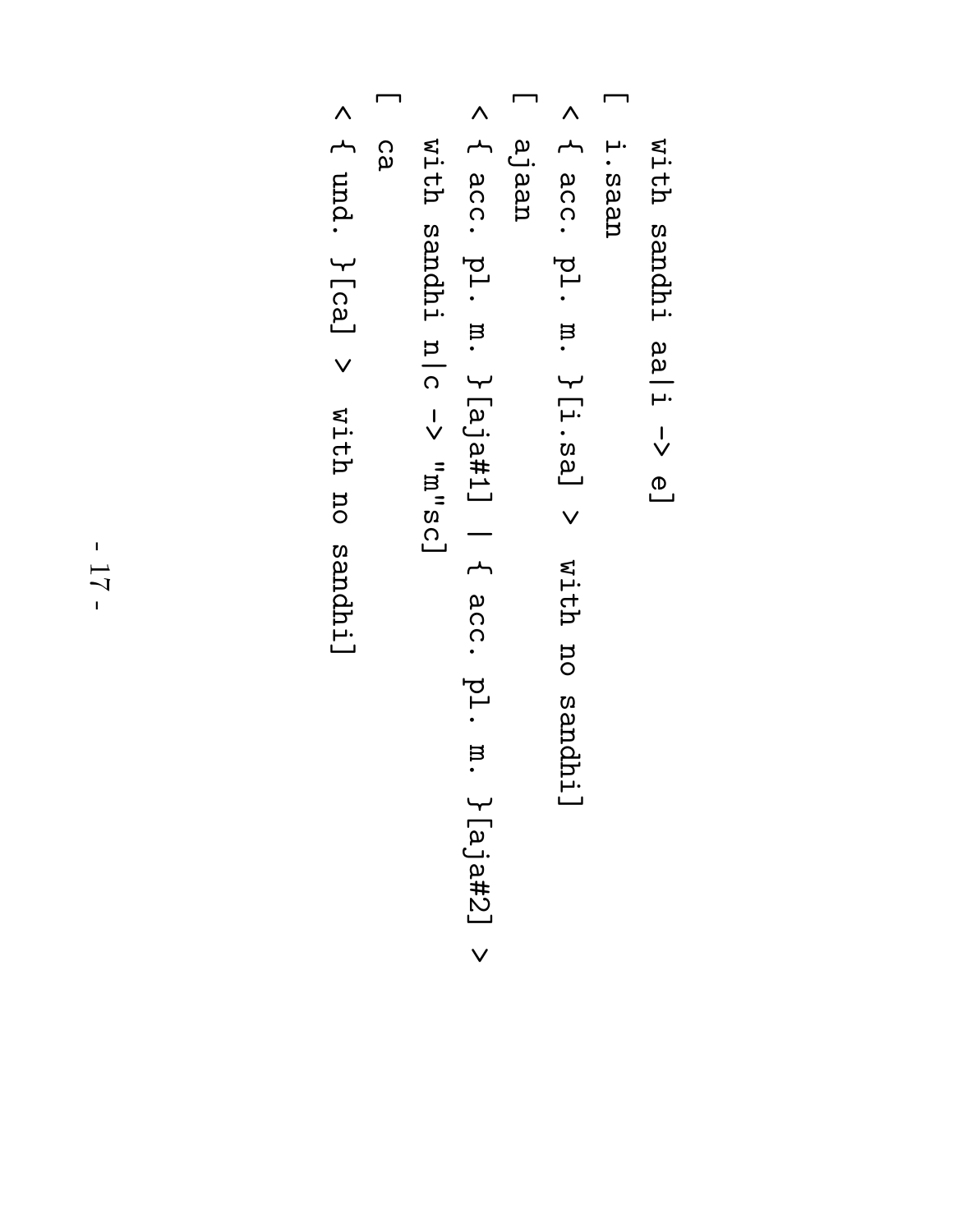#### Statistics Statistics

The complete automaton construction from the flexed forms lexicon takes only  $\mathbb{S}^2$ on  $\boldsymbol{\omega}$ 864MHz PC. We get  $\mathbf \varphi$ very compact automaton, with only 7337 states, 1438 of which accepting states, fitting in  $\rm H2B$ of memory. Without the sharing,  $\mathop{\otimes}\limits^{\mathop{\mathbb{C}}\limits_{\mathop{\mathbb{C}}\limits^{}}\mathop{\mathbb{C}}\limits^{\mathop{\mathbb{C}}\limits_{\mathop{\mathbb{C}}\limits^{}}\mathop{\mathbb{C}}\limits^{}}$ would have generated about 200000 states for  $\boldsymbol{\omega}$ size of 6MB!

The  $\operatorname{total}$ number of sandhi rules  $\Xi.$ 2802, of which 2411 are contextual. While 4150 states have no choice points, the remaining 318<br>28 have  $\mathbf \varphi$ non-deterministic component, with  $\mathbf \varphi$ fan-out reaching 164 in the worst situation. However in practice there are never more  ${\rm thd}$  $\mathcal{C}$ choices for  $\boldsymbol{\omega}$ given input, and segmentation  $\Xi.$  ${\rm extract}$ fast.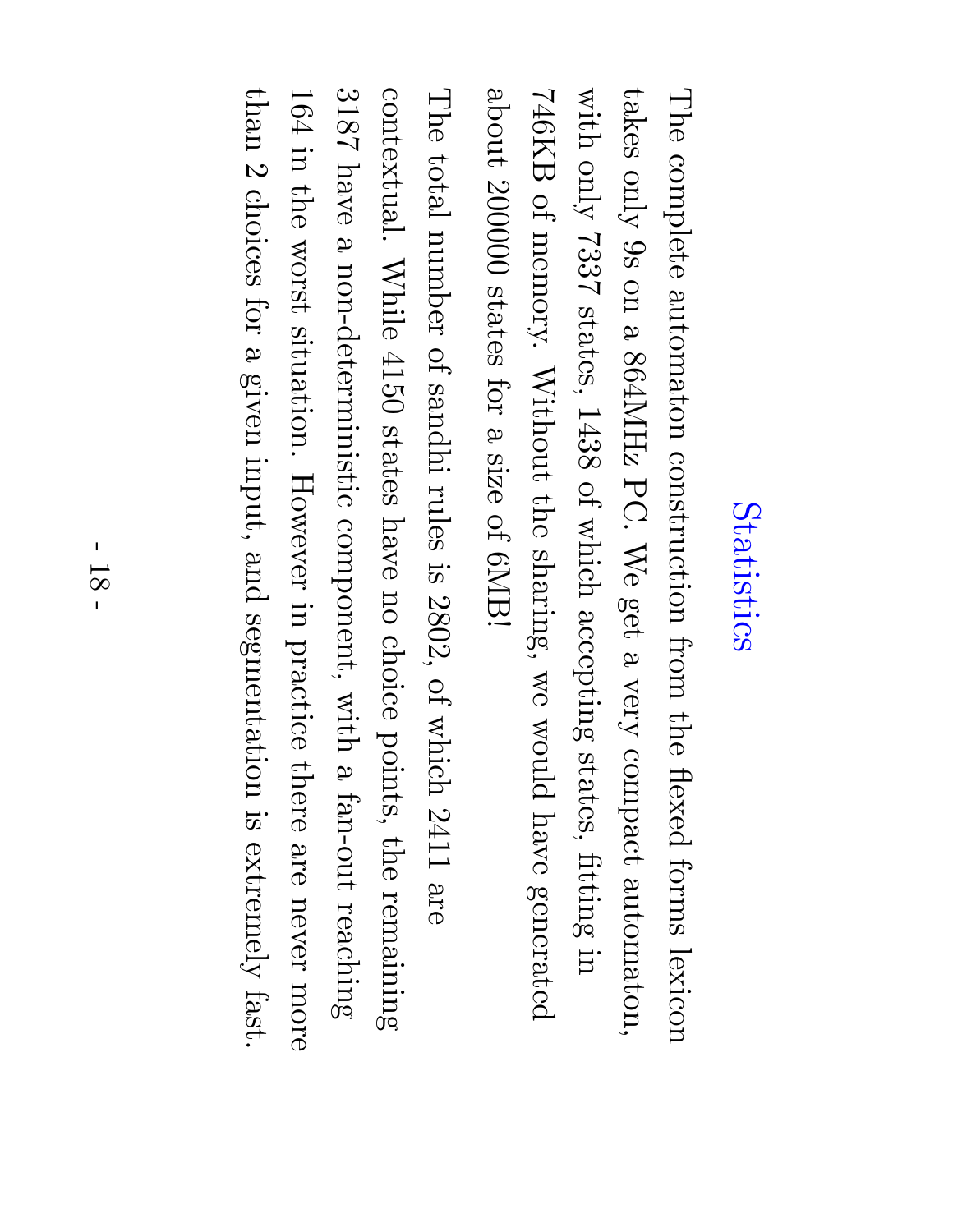### Soundness and Completeness of the Algorithms

 ${\rm Theorem}$ . If the lexical system  $(\overline{I},$  $\widehat{R})$  $\Xi.$ strict and weakly non-overlapping  $\mathbf c$  $\Xi.$ an<br>D  $(L,R)\text{-}sentence$ iff the algorithm  $(segment$  $\emph{a}$  $\mathfrak{S}$ returns  $\boldsymbol{\omega}$ solution; conversely, the  $(\mathrm{finite})$ set<br>O of  $\mathbb{E}$ such solutions exhibits  $\mathbb{E}$ the proofs for  $\mathbf c$  $\Xi$ a<br>O e<br>D  $(L,R)\text{-}sentence$ 

.

Fact.  $\rm \Xi$ classical Sanskrit, external sandhi  $\Xi.$  ${\rm dy}$ non-overlapping in.<br>I noun phrases.

Cf. http://pauillac.inria.fr/~huet/PUBLIC/tagger.pdf http://pauillac.inria.fr/~huet/PUBLIC/tagger.pdf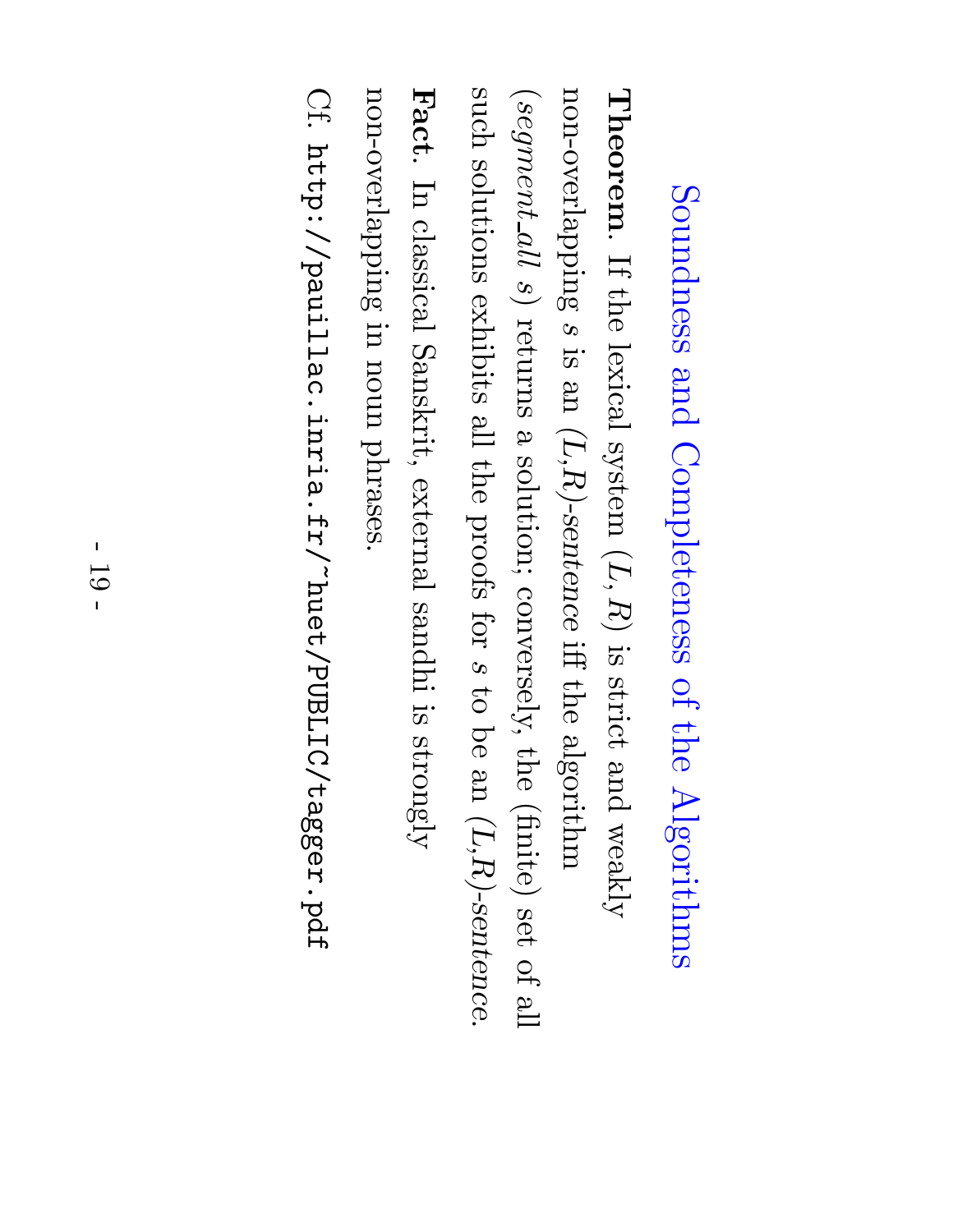# Difficulties (noun phrases)

- Overgeneration with short particles ¯at, ¯am, upa
- $\bullet$ Removal  $\Xi$ meta-notations  $\bigcup$  $\dot{n}$ –ga)
- $\bullet$ clash of  $\bar{\rm s}$ with genitives
- $\bullet$ Overgeneration with -ga, -da, -pa, -ya, etc
- Bahuvrīhi compounds Bahuvrihi compounds
- sa, duals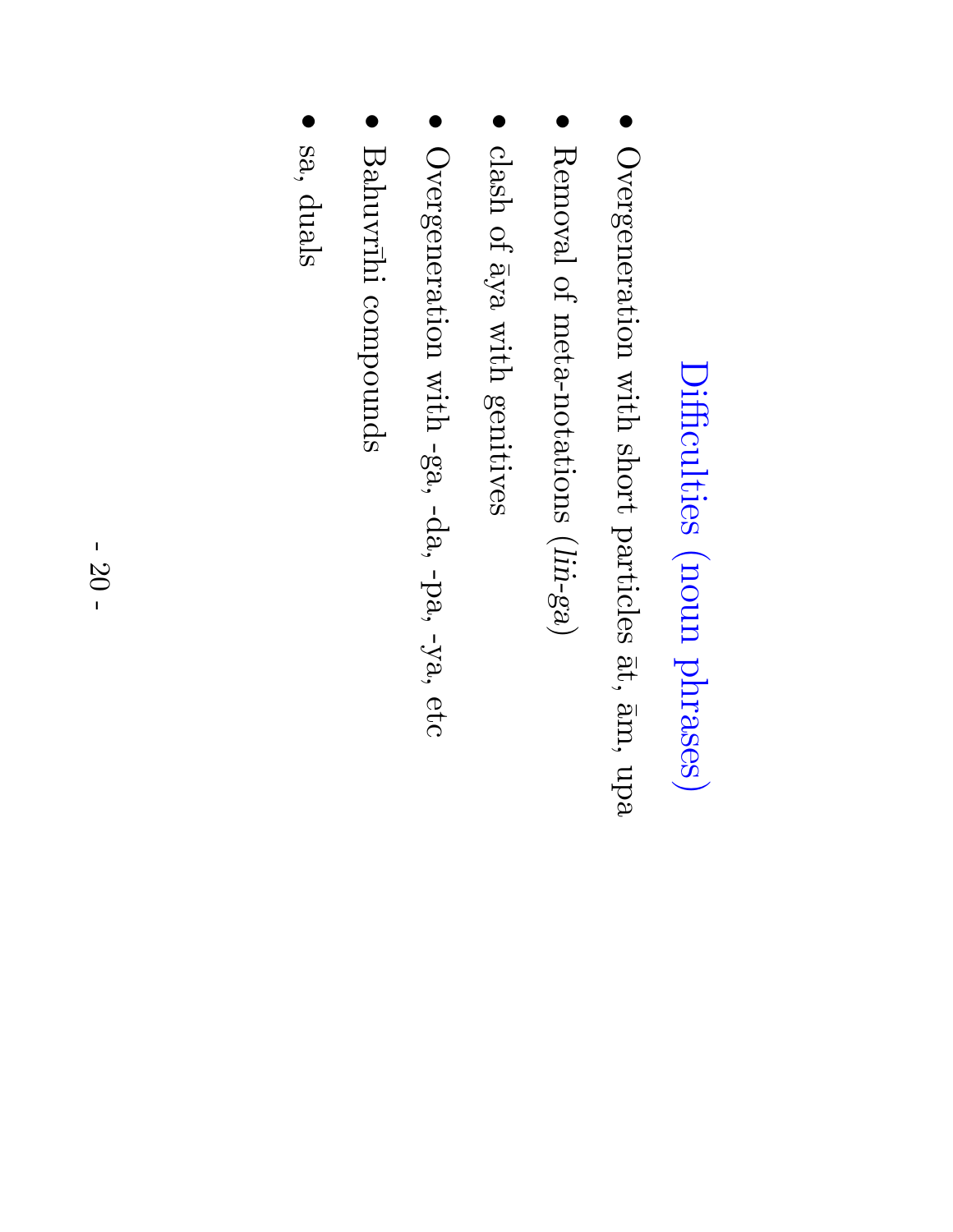# Overgeneration Overgeneration is unavoidable unavoidable

```
DG<br>C2
24[2]17
```
Chunk: naasatovidyatebhaava.h naasatovidyatebhaava.h

 $\chi_{\rm{e} \rm{m}}$ ር<br>ወ segmented 0<br>က<br>• •

```
Solution Shankara
 \BoxSolution na<br>R
 \Boxasatas Shankara \Box:
vidyate \Boxbhaavas ]
```

```
Solution Madhva Solution Madhva:
```

```
\Boxከ<br>አ
 \Boxasatas \Boxvidyate \Boxabhaavas اـــــا
```
[Madhav  $\operatorname{Deshphande}]$ Each commentator  $\operatorname{had}$ his  $\alpha_{\rm MU}$ logic  $\Xi$ defend their own peculiar  $\chi_{\mathrm{RM}}$ segmenting the line, and  $\Xi$ :  $\Xi.$ clear that manuscripts alone e<br>O not help.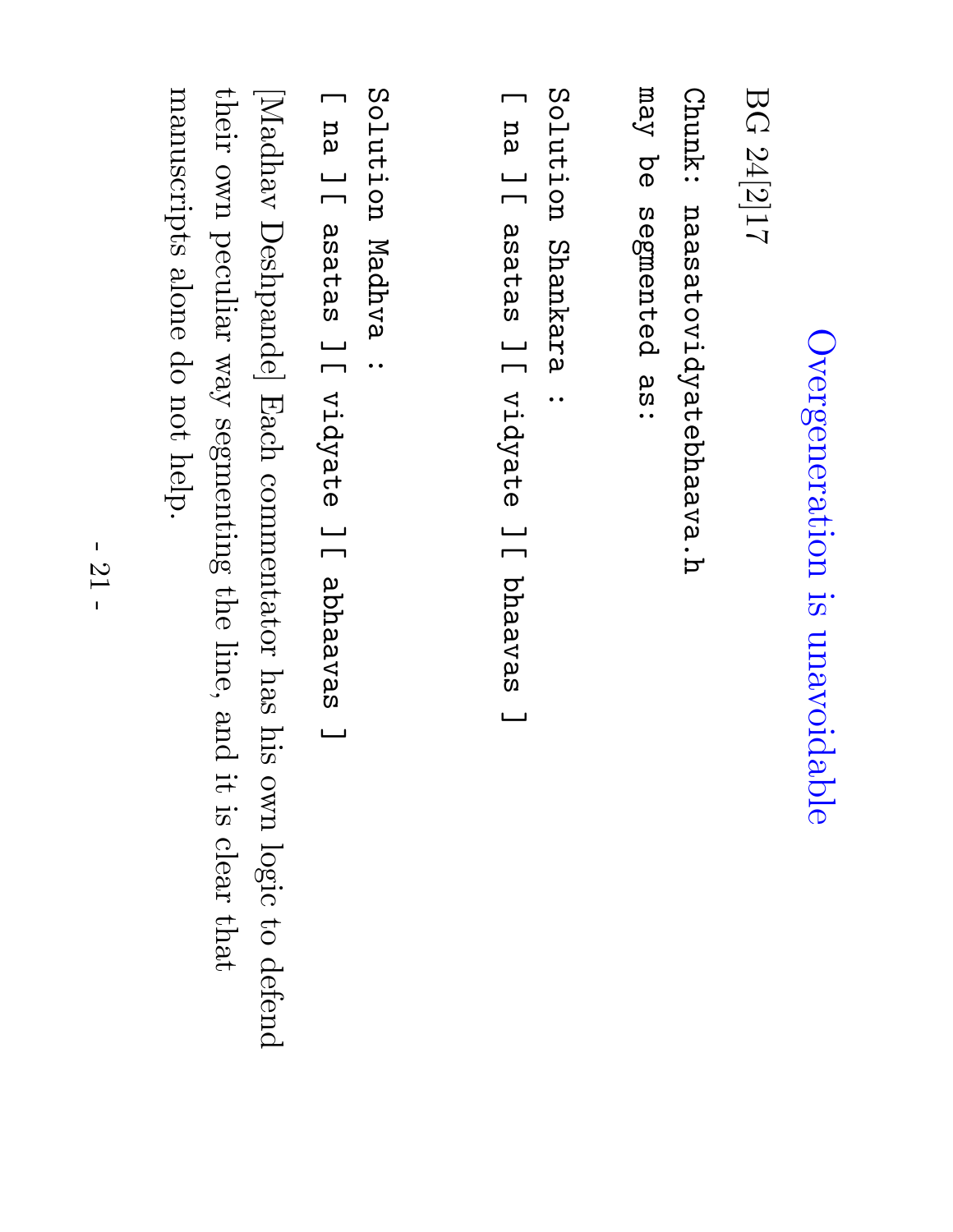# Difficulties (verb phrases)

### $_{\rm HOW}$ should preverb prefixing  $\operatorname*{g}\nolimits$ modeled?

The natural idea would  $\operatorname*{g}\nolimits$  $\Xi$  $\mathop{\hbox{\rm E}}\nolimits$ preverbs  $\Xi$ conjugated verb forms, starting ည $\frac{\infty}{2}$ roots, and  $\Xi$ store the corresponding flexed forms along with the declined nouns. But this  $\Xi.$ not the right model for Sanskrit verbal morphology, because preverbs associate  $\mathfrak{S}$ root forms with external and not internal sandhi. And  $\rm putting$ preverbs in parallel with root forms and noun forms will not work either, because the non-overlapping condition mentioned above fails for preverb  $\vec{e}$ And this overlapping  $\operatorname{argmin}$ makes external sandhi non associative.  $_{\rm IOT}$ instance, noting sandhi with the vertical bar,  $\mathop{\otimes}\limits^{\mathop{\mathbb{C}}\limits_{\mathop{\mathbb{C}}\limits^{}}\mathop{\mathbb{C}}\limits^{\mathop{\mathbb{C}}\limits_{\mathop{\mathbb{C}}\limits^{}}\mathop{\mathbb{C}}\limits^{}}$ get:  $\delta$ |  $\widehat{\vec{a}}$ | ihi  $\overline{\phantom{a}}$ ihā | ihi  $\overline{\phantom{a}}$ ihehi (come here). Whereas: iha |  $\widehat{g}$ | ihi)  $\overline{\phantom{a}}$ iha | ehi  $\overline{\phantom{a}}$  $\ast$ ihaihi, incorrect. This definitely dooms the idea of storing conjugated forms such e<br>So ehi.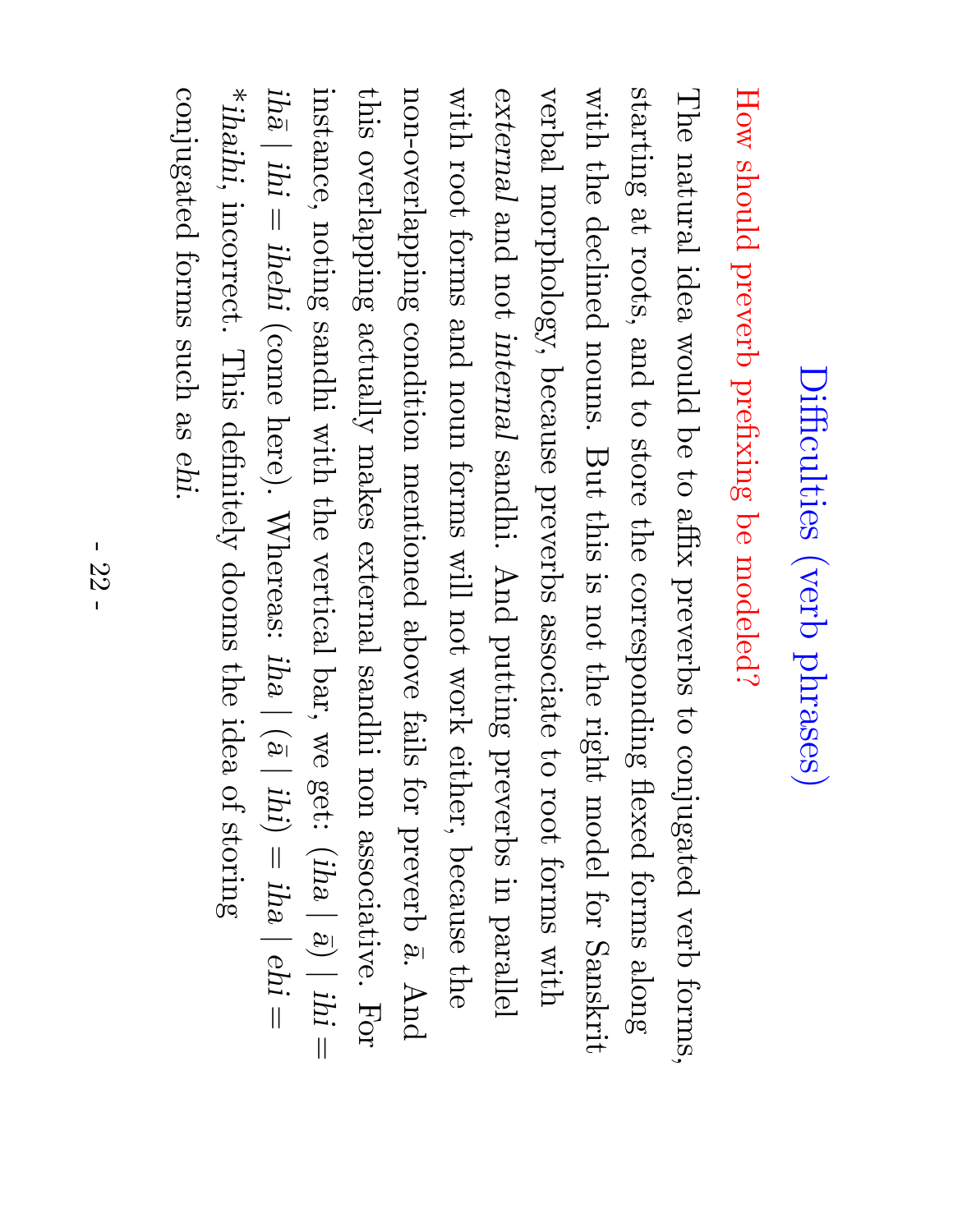# Phantom Phantom phonemes

The solution  $\Xi$ this problem  $\Xi.$  $\Xi$ prepare  $\bar{a}$ -prefixed root forms in the case where the root forms starts with İ. or ¯ı or  $\overline{\mathcal{L}}$ or  $\overline{\mathbf{u}}$  the cases where  $\mathbf \varphi$ non-associative behaviour of external sandhi obtains.  $\operatorname{Bul}$ instead of  $\operatorname{split}$ the standard sandhi rule  $\overline{a}$ | İ.  $\overline{\phantom{a}}$  $\mathbb O$ (and  $\operatorname{similarity}$ for  $\mathcal{L}$  $\mathbb{X}\mathbb{S}$ use  $\overline{a}$ | İ.  $\overline{\phantom{a}}$  $\mathfrak{S}^*$ where  $\overset{*}{\circ}$  $\Xi.$  $\mathbf \varphi$ phantom phoneme which obeys special sandhi rules such مبر<br>:<br>:  $\vartheta$ |  $\mathbb{P}^*$  $\overline{\phantom{a}}$  $\mathbb O$ and  $\overline{a}$ |  $\mathbb{P}^*$  $\overline{\phantom{a}}$ بہ  $T$ hrough the use of this phantom phoneme, overlapping sandhis with  $\overline{a}$ are dealt with correctly.  $\operatorname{Similarity}$  $\mathop{\otimes}\limits^{\mathop{\mathsf{M}}\nolimits}$ introduce another phantom phoneme  $\mathfrak{S}^*$ obeying e.g.  $\overline{a}$ |  $\overline{\mathcal{L}}$  $\overline{\phantom{a}}$  $\breve{\circ}^*$ (and  $\operatorname{similarity}$ for  $\overline{\omega}$ and a |  $\breve{\circ}^*$  $\overline{\phantom{a}}$  $\overline{a}$ |  $\breve{\circ}^*$  $\overline{\phantom{a}}$ o.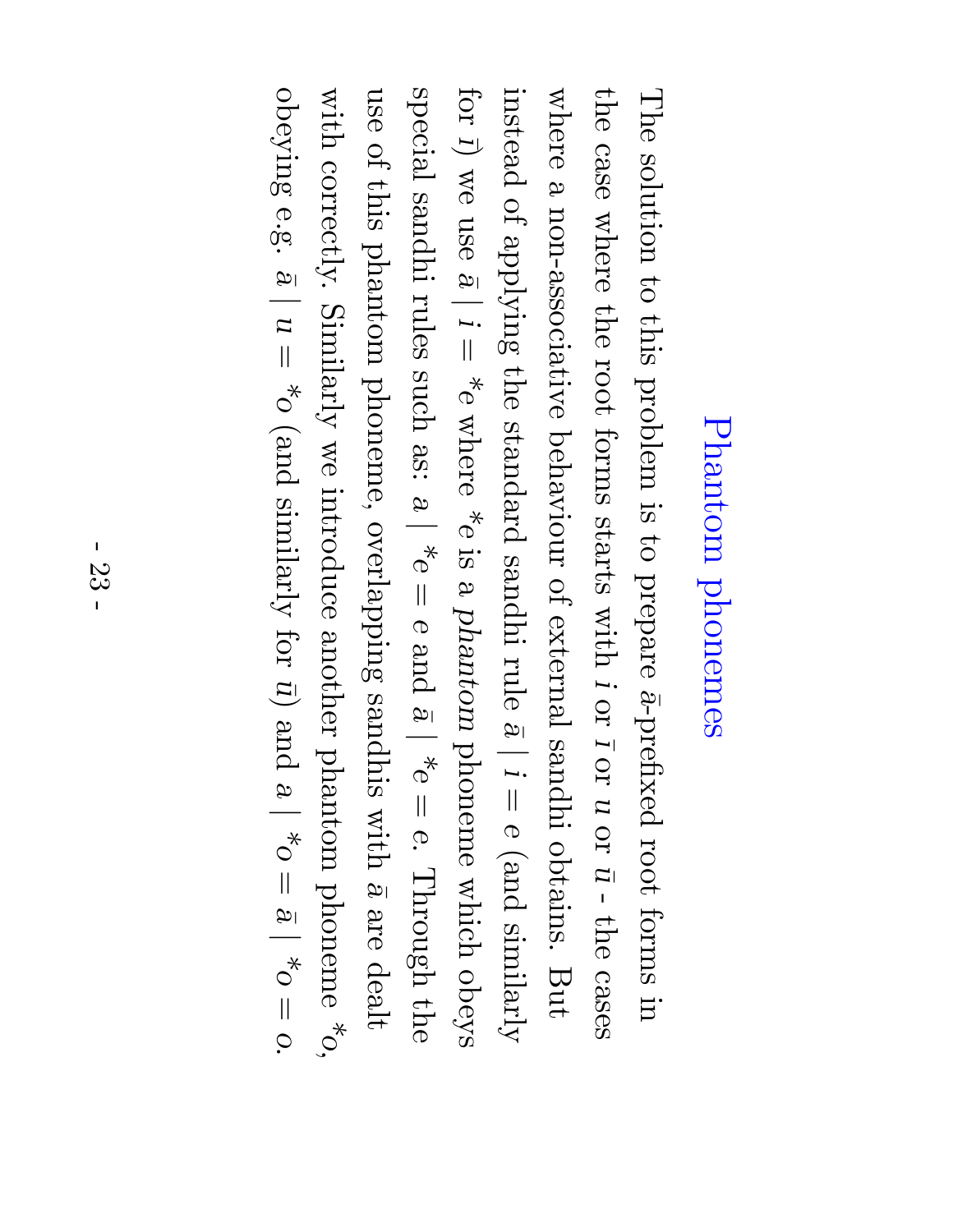# Preverb sequences sequences

We propose  $\Xi$ model the<br>P recognition of verbal phrases built from  $\boldsymbol{\omega}$ sequence of noun phrases,  $\omega$ sequence  $\Xi$ preverbs, and a conjugated root form  $\mathcal{\widetilde{Q}}$  $\omega$ cascade of segmenting automata, with e<br>D automaton for nouns (the one demonstrated above), an<br>D automaton for sequences of preverbs, and an<br>D automaton for conjugated root forms augmented with phony forms (i.e.  $\overline{a}$ prefixes using phantom phoneme sandhi). The sandhi prediction structure which controls the<br>P automaton  $\Xi.$ decomposed into three phases, Nouns, Preverbs and Roots.  $\rm{M}_{\rm{10}}$  $\mathbb{Z}^\infty$ are in phase Nouns,  $\mathop{\otimes}\limits^{\mathop{\mathsf{M}}\nolimits}$ proceed either  $\Xi$ more Nouns, or  $\Xi$ Preverbs, or  $\Xi$ Roots, except  $\Xi$ the predicted prefix  $\Xi.$ phony, in which case  $\mathop{\otimes}\limits^{\mathop{\mathsf{CS}}\nolimits}$ proceed  $\mathfrak{S}$ phase Root.  $\rm W_{11en}$  $\mathop{\otimes}\limits^{\mathop{\mathbb{N}}\nolimits}$ are in phase Preverbs,  $\mathop{\otimes}\limits^{\mathop{\mathsf{M}}\nolimits}$ proceed  $\Xi$ Verbs, except  $\Xi$ : the predicted prefix  $\Xi.$ phony, in which case  $\mathop{\otimes}\limits^{\mathop{\mathbb{S}}\nolimits}$ backtrack (since preverb ¯a  $\Xi.$ accounted for in Preverbs).  ${\rm Finally,}$  $\Xi$ :  $\mathop{\otimes}\limits^{\mathop{\mathsf{CS}}\nolimits}$ are in phase Roots  $\mathop{\otimes}\limits^{\mathop{\mathsf{CS}}\nolimits}$ backtrack.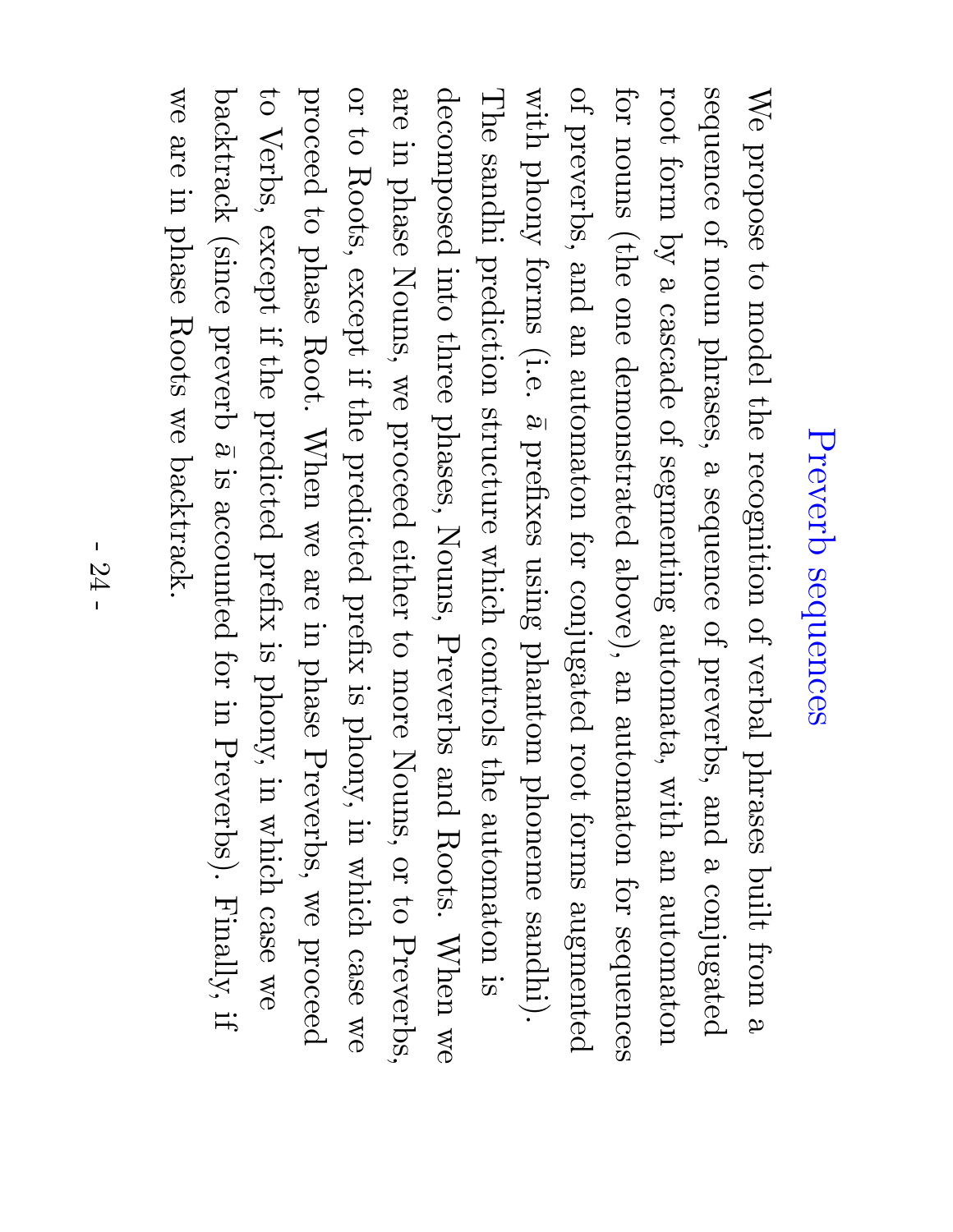#### Dispatch This procedure  $\Xi.$ very  $\exp$ licitly stated in the ML function dispatch which  $\Xi.$ the heart of the segmenting transducer control loop: value dispatch phase input output back  $\prec$  $\mathbf{I}$ match phase with  $\Box$ Nouns l<br>V 口.<br>H phantom  $\prec$ then [ Advance (Roots, input, output, v) Advance(Roots,input,output,v) :: back ا سا e<br>Pa  $\Box$ Advance(Nouns,input,output,v) ..<br>..  $\Box$ Advance(Preverbs,input,output,v) ..<br>..  $\Box$ Advance(Roots,input,output,v) ..<br>.. back ]]]  $\overline{\phantom{0}}$ Preverbs -> 口.<br>H phantom  $\prec$ then back e<br>Pa  $\Box$ Advance(Roots,input,output,v) ..<br>.. back  $\overline{\phantom{0}}$ Roots l<br>V back يــا<br>• •

ا سا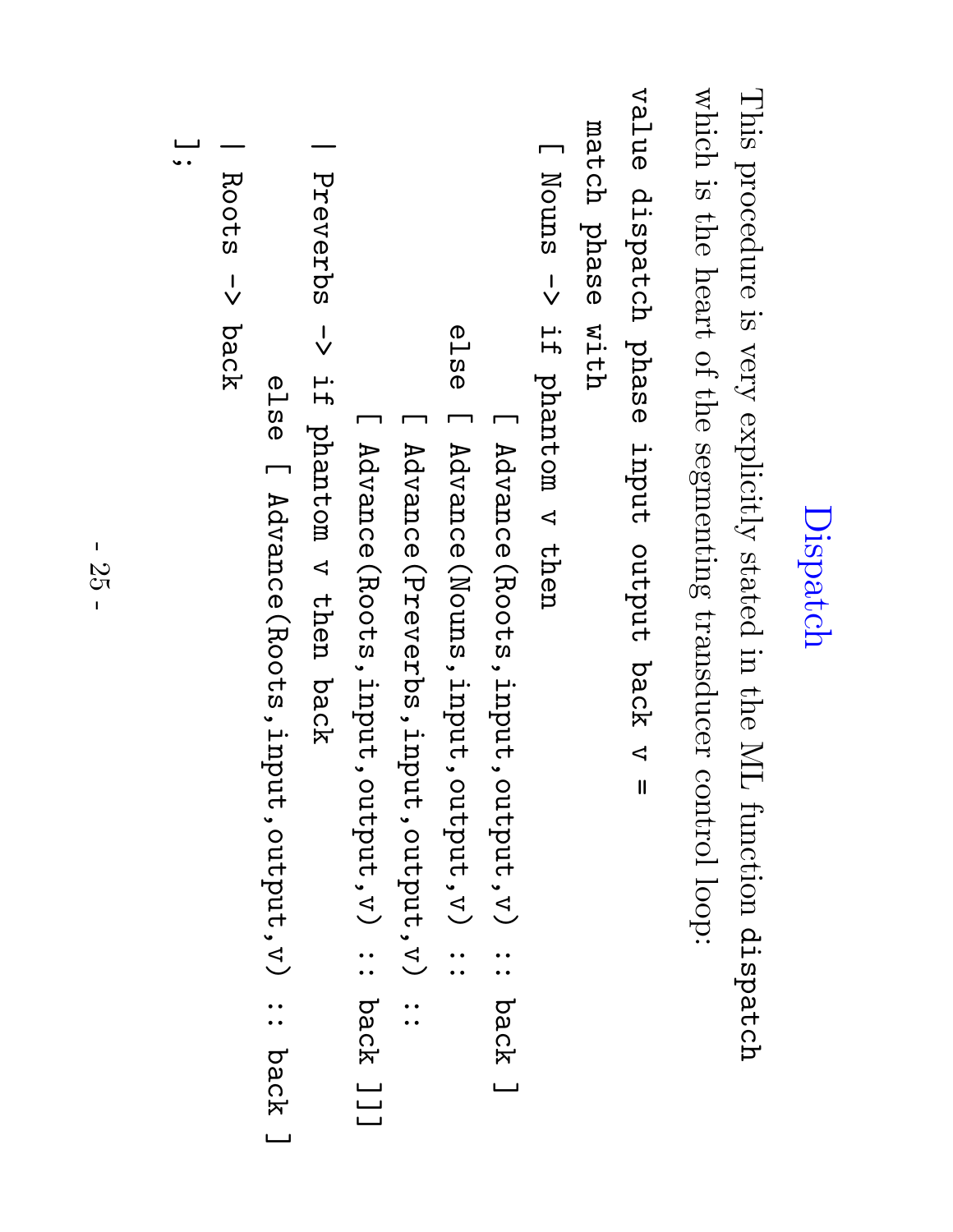#### Preverbs Preverbs

 $\mathbf{\mathcal{I}}$ remains  $\Xi$ explain  $\operatorname{whhat}$ forms  $\Xi^+$ enter in the Preverbs automaton. We could of course just enter individual distinct preverbs, and allow looping in the Preverbs phase. But this would ଚ<br>ଚ  $\rm{ylog}$ over-generating. At the other extreme,  $\mathbb{Z}^\infty$ could record in the<br>P lexicon the preverb sequences used with  $\boldsymbol{\omega}$ given root. But then instead of one roots forms automaton,  $\mathop{\otimes}\limits^{\mathop{\mathsf{CS}}\nolimits}$ would have  $\Xi$ use  $\Lambda$ ure $\rm{u}$ different automata  $\bigl( 3t \bigr)$ least one for every equivalence class of the<br>P relation  $\operatorname{supp}_{\cdot},$ the same preverb  $\mathrm{seq}$ uences").  $\mathbb{N}_\Theta$ propose  $\mathbf \varphi$ middle way, where  $\mathop{\otimes}\limits^{\mathop{\mathsf{CS}}\nolimits}$ have one preverbs automaton storing  $\mathbb{E}$ the preverb sequences used for ದಿ $\frac{1}{2}$ least one root. Namely: ati, adhi, adhyava, anu, anuparā, anupra, anuvi,  $antah, \$ apa,  $a\bar{b}\bar{a},$ api, abhi, abhini, abhipra, abhivi, abhisam,  $ab{\overline{h}}$ yā, abhyud, abhyupa, ava,  $\vec{a}$  $ud,$ ud¯a, upa, upani, upasam,  $u$ upādhi, ni, nis, nirava,  $pair\bar{a},$ pari, parini, parisam, paryupa, pi, pra, prati, pratini, prativi, pratisam, praty¯a,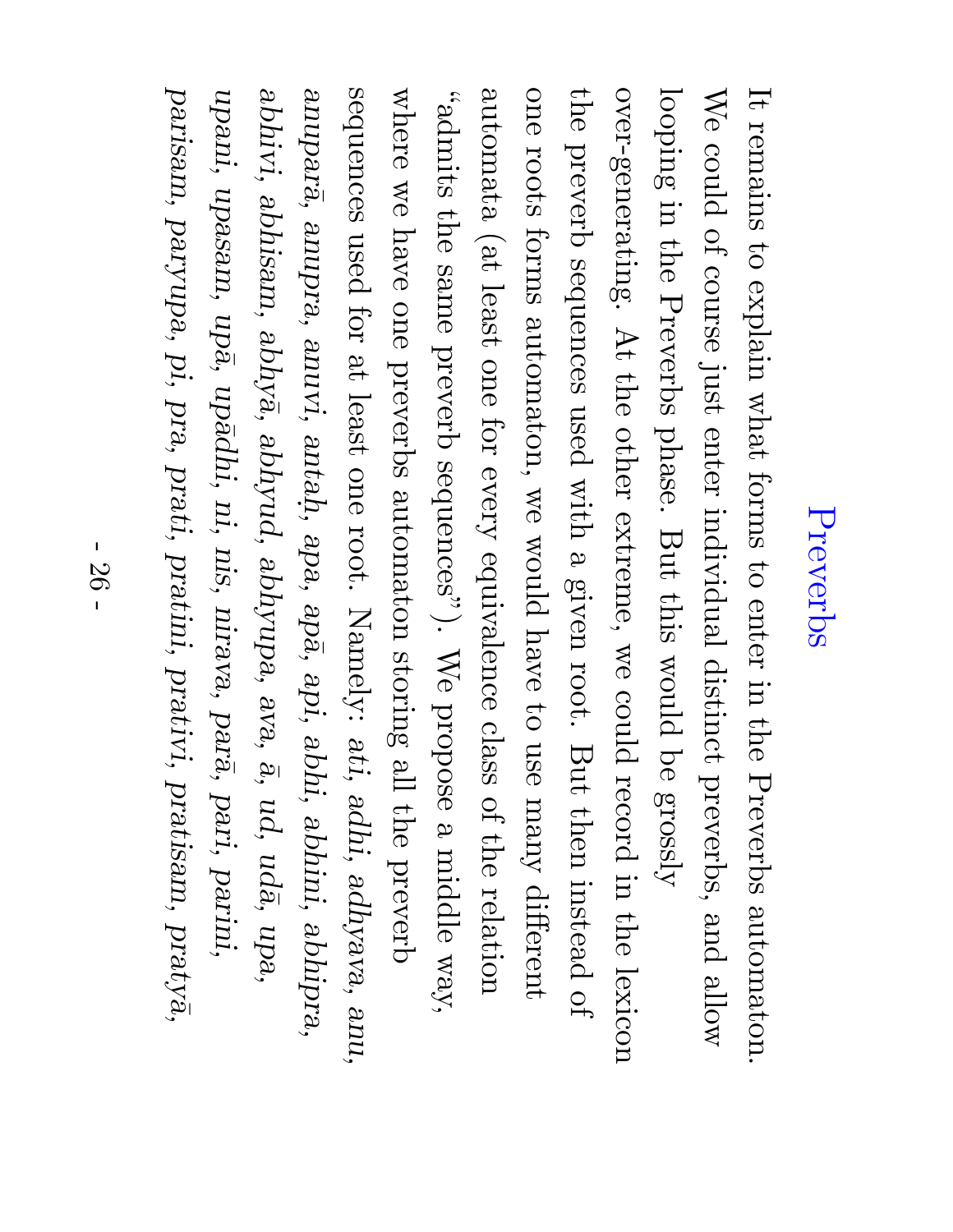pratyud, prani, pravi, pravy¯a,  $pi$ ā, vi, vini, vinih. , viparā, vipari, vipra, vyati,  $v$ a $P$ vyava, vy¯a, vyud, sa, sa.mni, sa.mpra, sa.mprati, sa.mpravi,  $sa.mvi,$ sam, samava,  $sama,$ samud,  $sannud\bar{a},$ samudvi, samupa*ednures* 

We remark  $\thinspace \mathrm{that}$ preverb  $\overline{a}$ only occurs last in  $\boldsymbol{\omega}$ sequence of preverbs, i.e.  $\Xi$ : can occur only next  $\Xi$ the root. This justifies not having  $\Xi^+$ augment the Preverbs sequences with phantom phonemes.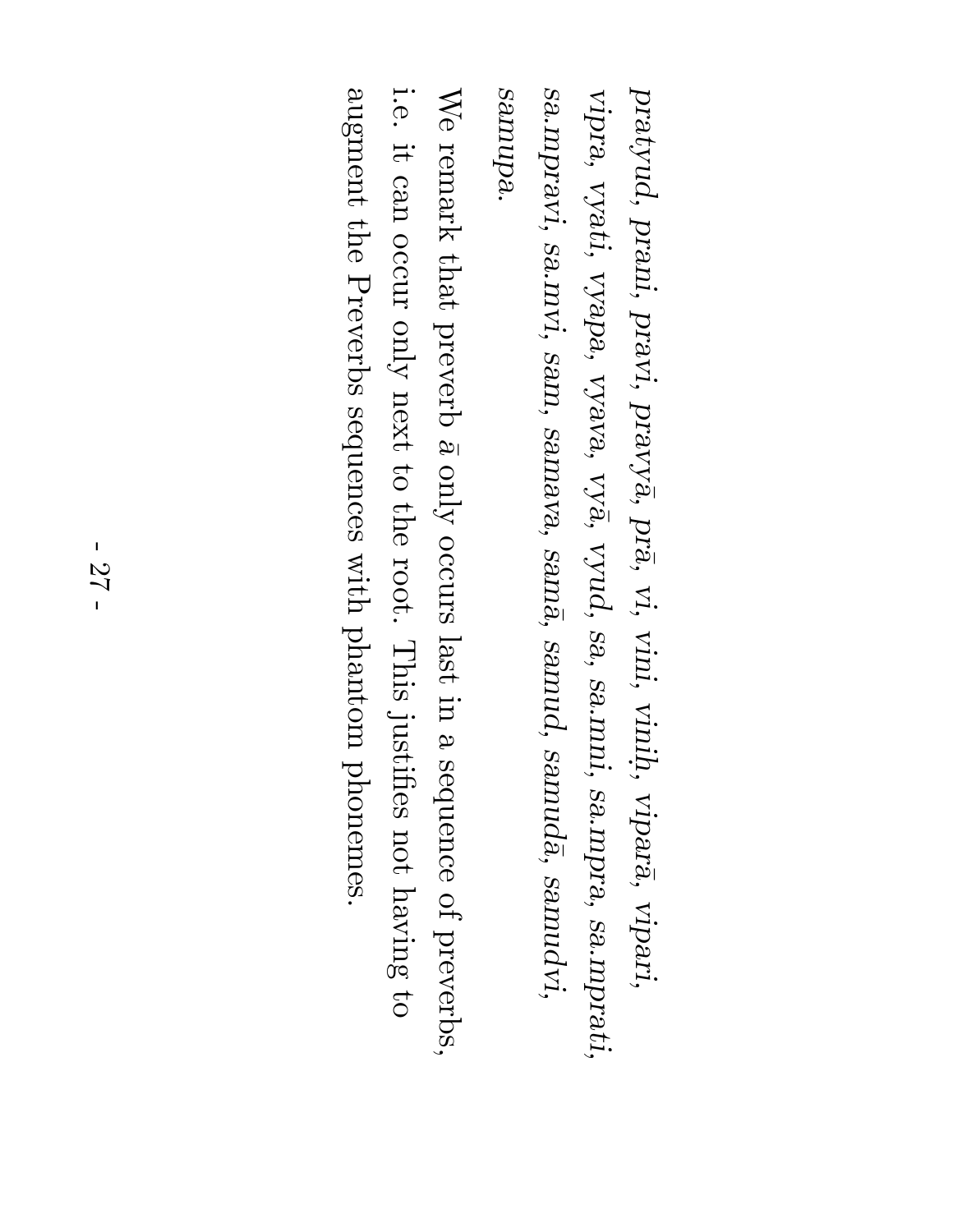# Demonstration:  $\partial {\rm UIO} {\rm O},$ here"

Chunk: ihehi

 $\chi_{\rm{e} \rm{m}}$ ರ<br>೧ segmented ထ<br>က<br>• •

Solution  $\overline{\phantom{0}}$ :

 $\Box$ iha<br>h

 $\overline{\wedge}$  $\overline{\phantom{a}}$ und.  $\{$  [ina]  $\checkmark$ with sandhi a|aa|i l<br>V  $\mathbf{\Omega}$  $\Box$ aa|ihi

 $\overline{\wedge}$  $\overline{\phantom{a}}$ imp. ღ.<br>ლ  $\overline{\mathcal{C}}$  $[141 - 141]$  $\checkmark$ with no sandhi]

Solution  $\overline{\mathcal{C}}$ :

 $\Box$ iha<br>h

 $\overline{\wedge}$  $\overline{\phantom{a}}$ und.  $\{\text{ini}\}$  $\checkmark$ with sandhi م<br>⊣. l<br>V  $\mathbf{\Omega}$  $\Box$ ihi

 $\overline{\wedge}$  $\overline{\phantom{a}}$ imp. ღ.<br>თ  $\overline{\mathcal{C}}$ }[i#1]  $\checkmark$ with no sandhi]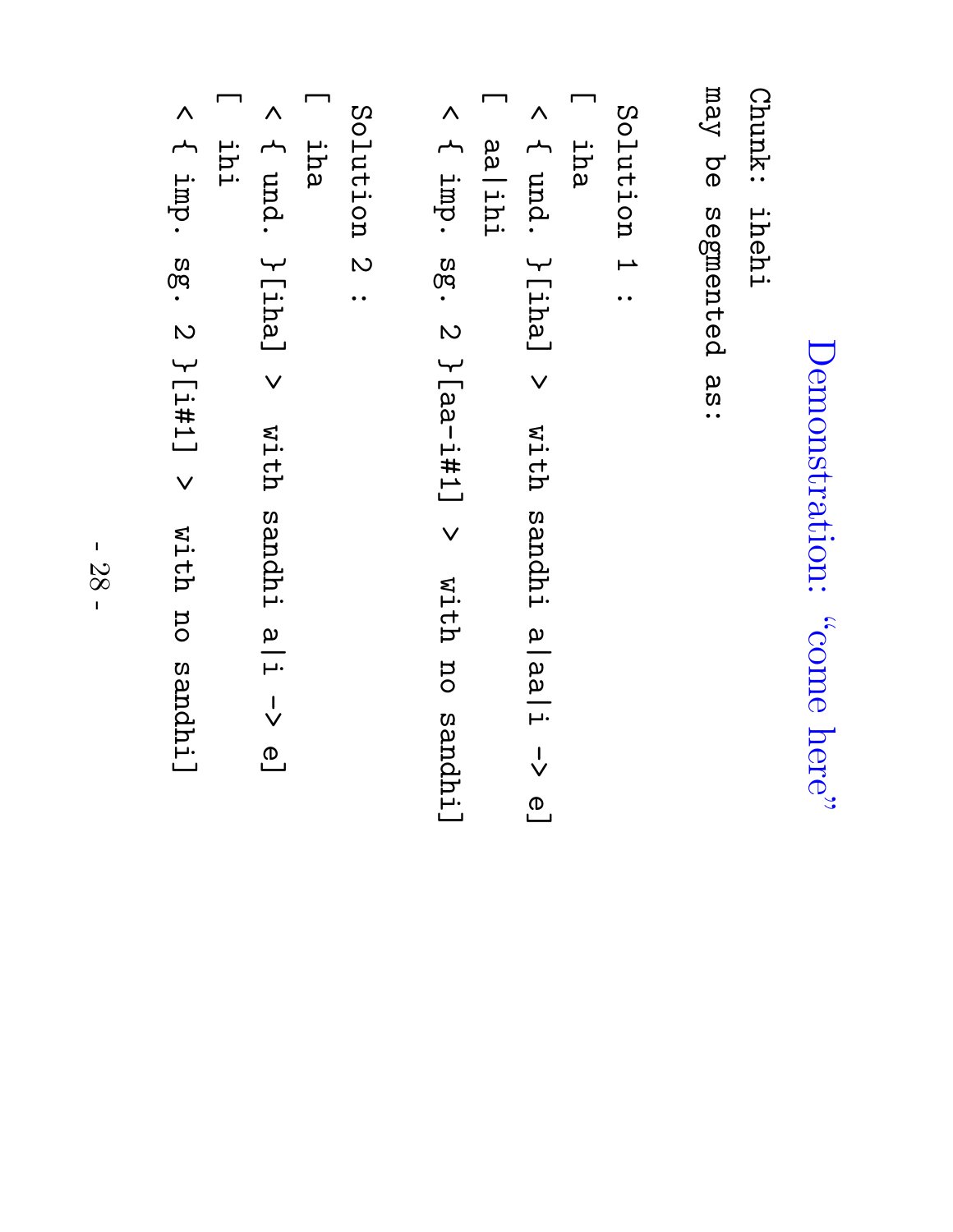#### Remarks Remarks

This exceptional treatment of the  $\overline{a}$ preverb corresponds  $\Xi$  $\mathbf \varphi$ special case in  ${\rm \dot{Pa}}$ ini e<br>S well, which indicates  $\mathrm{that}$ our approach  $\Xi.$ legitimate.

**N**e remark  $\thinspace \mathrm{that}$ the  $\overline{a}$ preverb  $\alpha_{\rm W}$ ays occurs last in the preverbs sequence, an<br>D observation which  $\Xi$ our knowledge  $\Xi.$ not made  $\mathcal{\widetilde{Q}}$  ${\rm \dot{P}}$ ini.

Hint.  ${\rm Regard}$ the \* in phantom phonemes  $\overset{*}{\circ}$ and  $\breve{\circ}^*$ es<br>S  $\operatorname{sing}$  $\mathrm{surdumf,}$ over  $\varpi$ ". We print  $\thinspace\mathrm{them}$  $\overline{\vec{a}^{\top}}$ İ. and  $\overline{\vec{a}^{\top}}$  $\mathbf{Z}% _{T}=\mathbf{Z}_{T}$ respectively.

Phantom phonemes restore  $\alpha$ ssociativity of external sandhi.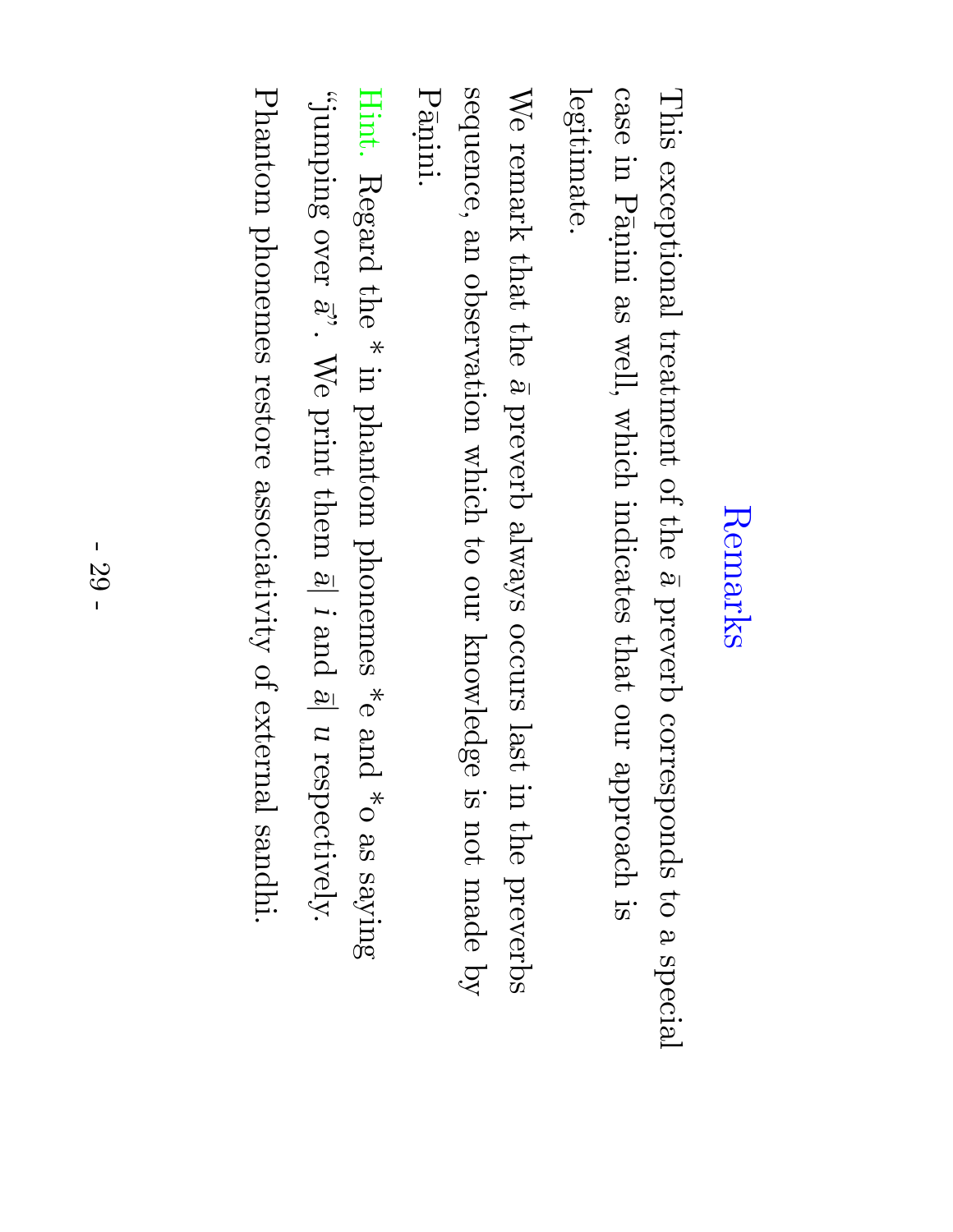#### State  $\Gamma$ the art<br>1  $\Gamma$ sanskrit tagging

Chunk: maarjaarodugdha.mpibati maarjaarodugdha.mpibati

 $\chi_{\rm{BIII}}$ ር<br>ወ segmented က<br>က<br>• •

Solution  $\overline{\phantom{0}}$ 

:

- $\Box$ maarjaaras
- $\overline{\wedge}$  $\overline{\phantom{a}}$ nom. ღ.<br>თ m.  $\{$  [maar $\,$ jaara]  $\checkmark$ with sandhi as|d l<br>V od]  $\Box$ dugdham
- $\overline{\wedge}$  $\overline{\phantom{a}}$ ac.<br>. ღ.<br>თ m. | ac<br>CC. ღ.<br>თ n.  $\overline{\phantom{0}}$ nom. ღ.<br>თ n. —<br> voc. ღ.<br>თ n. ىہ [dugdha]  $\checkmark$ with sandhi d | u l<br>V  $\overline{\mathrm{cm}}$  .
- $\Box$ pibati
- $\overline{\wedge}$  $\overline{\phantom{a}}$ pr. ღ.<br>ლ ω  $[$ l#ee ${\rm d}$ ] $\{$  $\checkmark$ with no sandhi]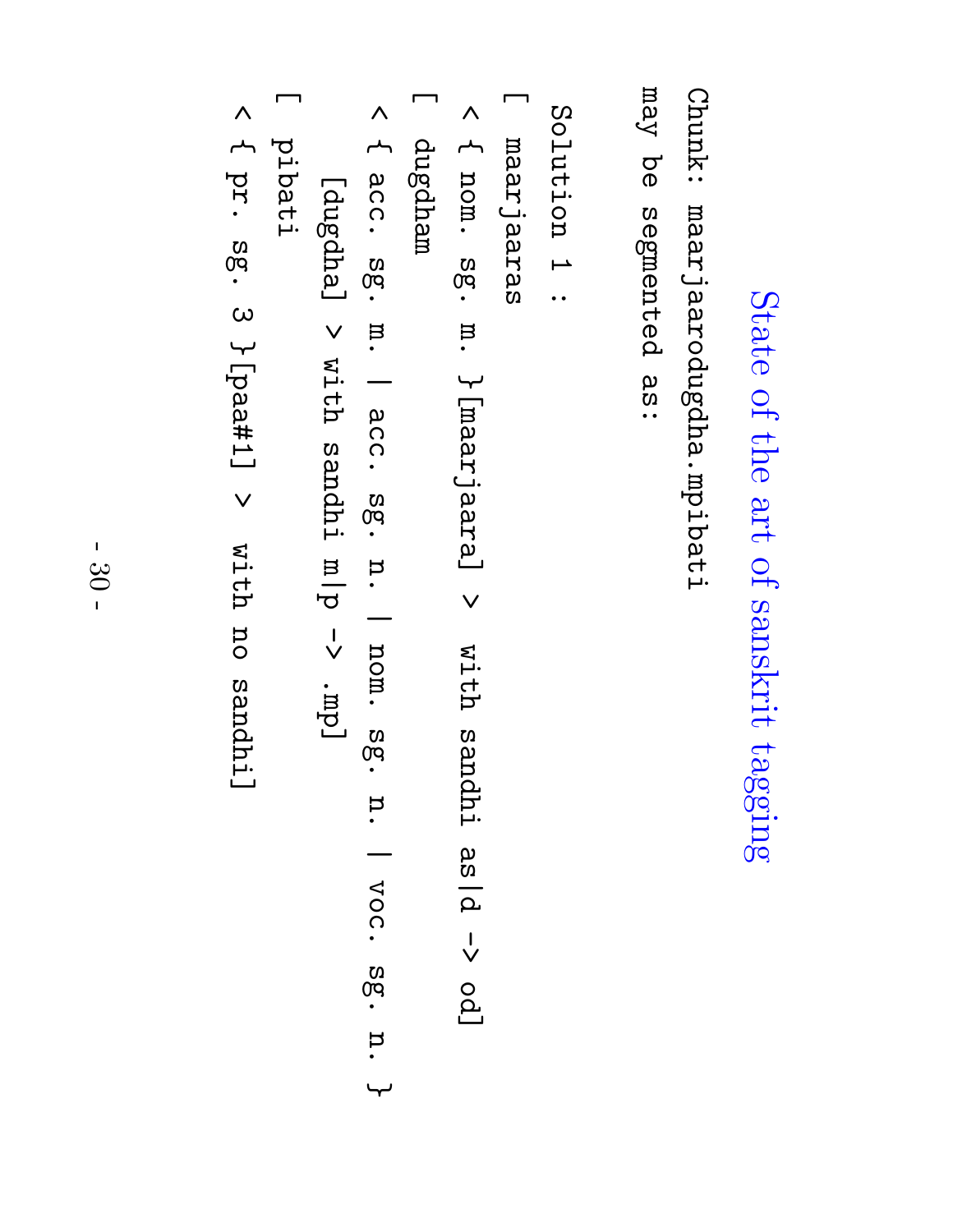-  $\overset{\text{\tiny{c}}}{\mathbb{I}}$   $\rm{What}$ next